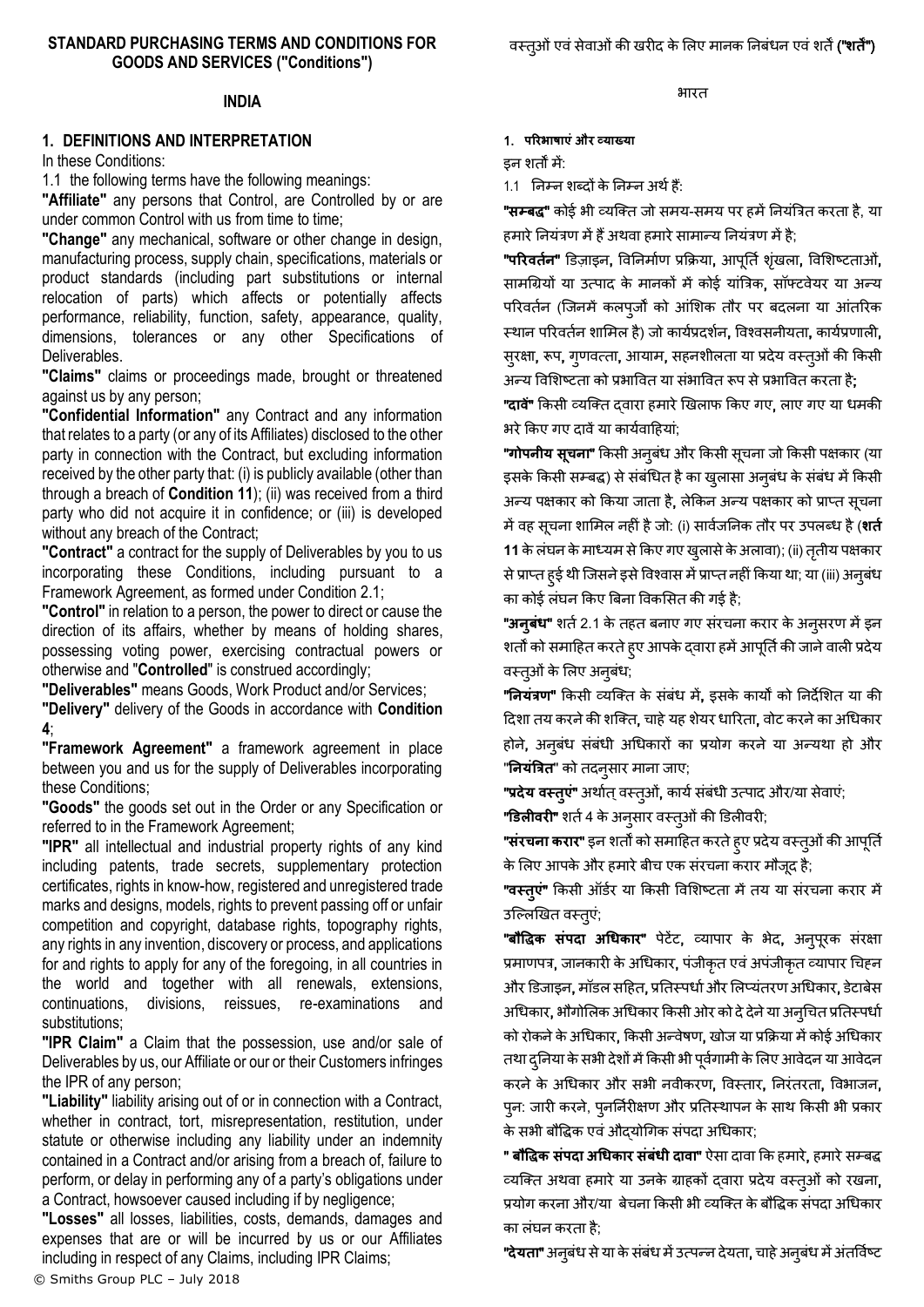**"Order"** our written acceptance of your quotation for the supply of Deliverables to us AND/OR any purchase order submitted by us to you for Deliverables;

**"Price"** (i) the lower of the price for the Deliverables set out in the Order and your price for the Deliverables in force at the time of Delivery of Goods or completion of Services; or (ii) where there is a Framework Agreement in place, the price for the Deliverables as set out in the Framework Agreement;

"**Services**" the services set out in the Order or any Specification or referred to in the Framework Agreement;

**"Specification"** the specifications and requirements for the Deliverables set out or referred to in the Order or as defined in the Framework Agreement;

**"we"** or **"us"** or **"our"** the person named as the customer in the Order and/or referred to as "Customer" in a Framework Agreement;

**"Work Product"** any reports, documents, work product or other materials created for us by you, or on your behalf, arising from the Services;

**"you"** the person named as the supplier in the Order and/or referred to as the "Supplier" in a Framework Agreement;

- 1.2 headings are for ease of reference and do not affect the interpretation of these Conditions;
- 1.3 references to a "person" include any individual, body corporate, partnership, government authority, agency or department, state or any other entity (in each case whether or not having separate legal personality);
- 1.4 any words following the words "include", "in particular" or any similar expressions will be construed without limitation and accordingly will not limit the meaning of the words preceding them;
- 1.5 an obligation on a party to procure or make sure the performance or standing of another person will be construed as a primary obligation of that party;
- 1.6 a reference to a statute or statutory provision is a reference to it as amended or re-enacted. A reference to a statute or statutory provision includes all subordinate legislation made under that statute or statutory provision; and
- 1.7 the English language version of these Conditions is the binding version as between you and us. Any translation has been prepared for convenience only. In the event of any conflict, ambiguity or inconsistency between the English language version of these Conditions and any translated version, the English language version shall prevail.

## **2. CONTRACT FORMATION**

<span id="page-1-0"></span>2.1 A Contract is formed when we accept any quotation issued by you (verbal or written) by issuing an Order (whether or not there is a Framework Agreement in place) OR where you perform any act consistent with fulfilling an

किसी क्षतिपूर्ति के तहत कोई देयता और/या अनुबंध के तहत किसी भी पक्षकार की जिम्मेदारियों के लंघन से, कार्यप्रदर्शन की विफलता या कार्यप्रदर्शन में विलंब होने से उत्पन्न किसी देयता सहित ठेके, टॉर्ट, गलत बयानी, प्रत्यास्थापन के संबंध में या कानून या अन्यथा के तहत कोई देयता हो, लापरवाही सहित चाहे यह कैसे भी क्यों ना हुई हो;

"**हानन**" सभी हानन, देयताएं, िागते, मांगे, क्षनतयां और व्यय जो बौवद्धक संपदा अधिकारों के दावों सहित किसी भी दावे के संबंध सहित हमारे या हमारे सम्बद्ध किसी व्यक्ति दवारा हुए हैं या होंगे;

**"ऑर्डर"** हमें प्रदेय वस्तुओं की आपूर्ति के लिए आपकी कोटेशन की हमारी लिखित स्वीकार्यता और/या प्रदेय वस्तुओं के लिए हमारे दवारा आपको प्रस्तुत कोई भी खरीद संबंधी ऑर्डर;

**"मूल्य"** (i) वस्तुओं की डिलीवरी या सेवाओं के पूरा होने के समय ऑर्डर में तय प्रदेय वस्तुओं के लिए न्यूनतम मूल्य और प्रदेय वस्तुओं के लिए लागू आपका मूलय; अर्वा (ii) जहां संरचना करार मौजदू है, संरचना करार में तय प्रदेय वस्तुओं का मूल्य;

"**सेवाएं**" ऑर्डर या किसी विशिष्टता में तय या संरचना करार में उल्लिखित सेवाएं;

"विशिष्टता" ऑर्डर में तय या उल्लिखित या संरचना करार में यथा परिभाषित प्रदेय वस्तुओं के लिए विशिष्टताएं और अपेक्षाएं;

**"हम"** या **"हम"** या **"हमारा"** ऑर्डर में ग्राहक के तौर पर नामित व्यक्ति और/या संरचना करार में "ग्राहक" के रूप में संदर्भित व्यक्ति:

"**कायत उत्पाद**" आपके द्वारा, या हमारे लिए आपके द्वारा बनाई गई सेवाओं से उत्पन्न कोई भी रिपोर्ट, दस्तावेज, कार्य उत्पाद या अन्य सामग्रियां;

"आप" ऑर्डर में आपूर्तिकर्ता के रूप में नामित और/या संरचना करार में ''आपूर्तिकर्ता'' के रूप में संदर्भित व्यक्ति;

1.2 शीर्षक संदर्भ की आसानी के लिए हैं और इन शर्तों की व्याख्या को प्रभाववत नहींकरतेह;ैं

1.3 "व्यक्ति" को दिए जाने वाले संदर्भ में शामिल है कोई भी व्यक्ति, बॉडी कॉरपोरेट, सहभागी, सरकारी प्राधिकारी, एजेंसी या विभाग, राज्य या कोई अन्य निकाय (प्रत्येक मामले में चाहे विधिक व्यक्तित्व अलग हो या ना हो);

1.4 "शामिल है", "विशेष तौर पर" या ऐसी किसी अन्य अभिव्यक्तियों के बाद आने वाले कोई भी शब्द बिना किसी परिसीमा के उनके पूर्ववर्ती शब्दों केअर्थको सीलमत नहींकरेंगे;

1.5 प्राप्त करने या कार्यप्रदर्शन सुनिश्चित करने की पक्षकार की बाध्यता या दसरे व्यक्ति का रुख उस पक्षकार की प्रमुख बाध्यता माना जाएगा;

1.6 किसी कानून या सांविधिक प्रावधान का उल्लेख इसके यथा संशोधित या पन: अधिनियमित कानून का संदर्भ है। किसी कानून या सांविधिक प्रावधान के उल्लेख में उस कानून या सांविधिक प्रावधान के तहत बनाए गए सभी अधीनस्थ विधान शामिल होते हैं; और

1.7 इन शर्तों का अंग्रेजी संस्करण आपके और हमारे बीच बाध्यकारी संस्करण है। कोई भी अनवाद केवल सविधा के लिए तैयार किया गया है। इन शर्तों के अंग्रेजी संस्करण और किसी अनूदित संस्करण में कोई भी विरोध,अस्पष्टता या असंगतता होने की दिशा में,अंग्रेजी संस्करण मान्य होगा।

#### 2. **अनबुंध र्तैयाि किना**

2.1 अनुबंध तैयार होता है जब हम ऑर्डर जारी करके आपके दवारा जारी किसी कोटेशन को स्वीकार करते हैं (चाहे संरचना करार हुआ हो या नहीं) अथवा जब आप प्रदेय वस्त्ओं के लिए हमारे द्वारा प्रस्तुत किए गए किसी ऑर्डर को पूरा करने के अन् रूप कोई कार्य करते हैं। हम आपके द्वारा जारी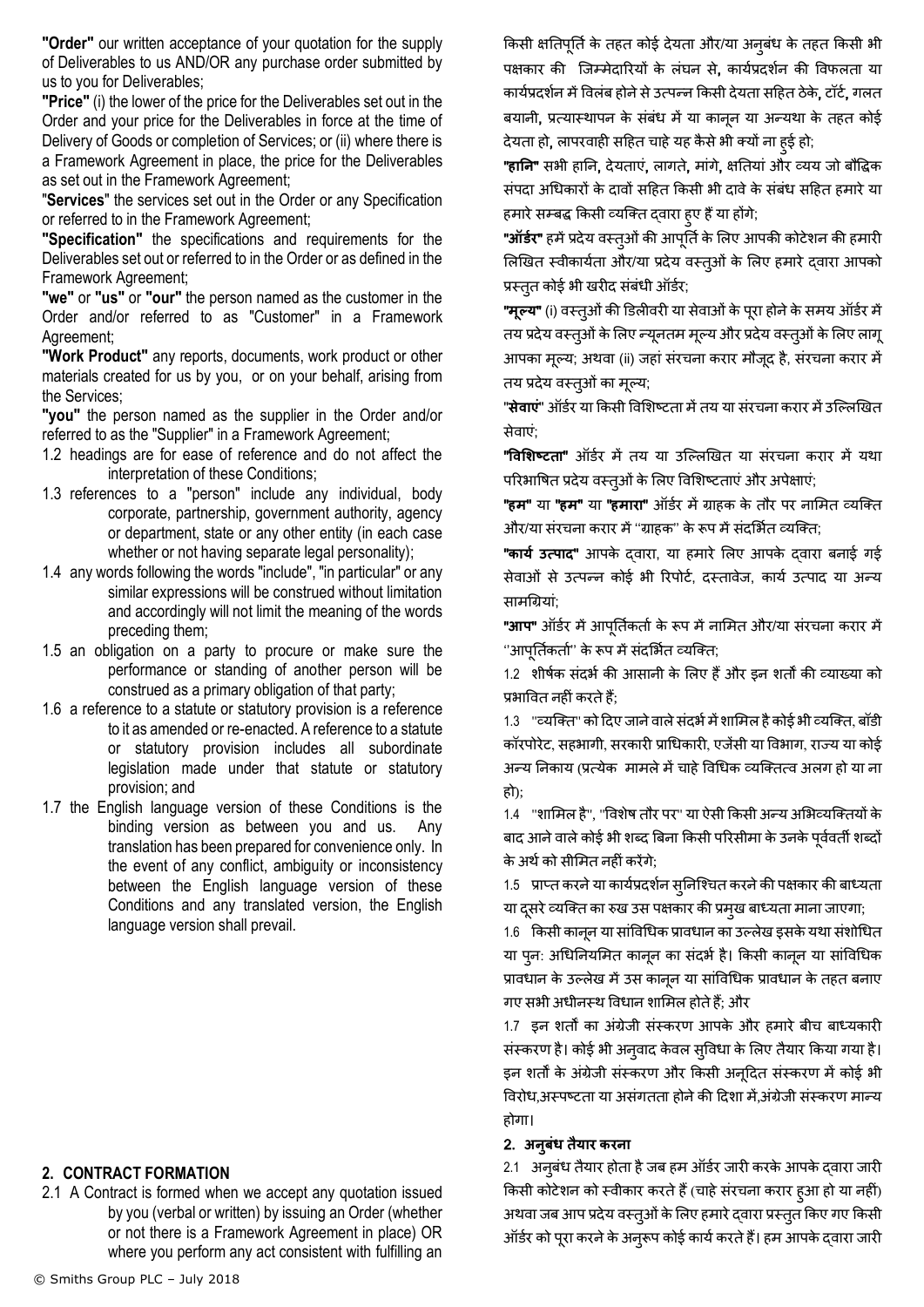Order submitted by us for Deliverables. We are not obliged to accept any quotation issued by you.

- 2.2 These Conditions are the only terms and conditions on which we will purchase Deliverables. They apply in place of any terms and conditions that you may seek to apply or which may otherwise be implied, including any which are endorsed on, delivered with or contained in your quotation, Order acknowledgement, on your website or other sales materials or media or on any delivery note ("**Seller T&Cs**") and you waive any rights to rely on any such Seller T&Cs. Delivery of Goods and/or commencement of performance of Services is conclusive evidence of your acceptance of these Conditions.
- 2.3 Unless you notified us in writing before we placed an Order that we may not cancel it, we may cancel a Contract in whole or part any time before Delivery or completion of performance of Services. Our sole Liability will be to pay to you fair and reasonable compensation for workin-progress at the time of cancellation provided that:

2.3.1 such compensation will not include any loss of profits OR any indirect or consequential loss; and

2.3.2 where Goods are not manufactured specifically for us to our Specification, our sole Liability will be to pay you a fair and reasonable restocking charge.

## **3. QUALITY CONTROL & TESTING**

- 3.1 The quantity, description and Specification of Deliverables will be as set out in the Order. You must not make any Change to Deliverables without our prior written consent. You will carry out any reasonable Change that we request to any Deliverables. We will negotiate, in good faith, with you an agreed adjustment to the price, Delivery date or both as a result of a Change.
- 3.2 You will maintain detailed quality control and manufacturing records for the shorter of any maximum period permitted by law and ten (10) years from the date of Delivery (or such other period of time as set out in a Framework Agreement or Order), which we or a third party on our behalf may inspect or receive copies of on demand.
- 3.3 We may inspect and test Goods at any time prior to Delivery. You will allow us and our representatives to enter your premises to carry out such inspection and testing and will provide us with all facilities reasonably required. If, following such inspection or testing, we are not satisfied that the Goods will comply with Condition [5.1,](#page-4-0) you will take all steps necessary to ensure compliance.
- 3.4 You will maintain a quality control system that meets any international standard as required by us, or which is otherwise approved by us and such test and inspection system as we may require.
- 3.5 You may not deliver the Goods by separate instalments without our prior written consent. Instalments will be invoiced separately by you.

की गई किसी भी कोटेशन को स्वीकार करने के लिए बाध्य नहीं हैं। 2.2 ये शर्तें केवल वो निबंधन एवं शर्तें हैं जिन पर हम प्रदेय वस्तुओं की खरीद करेंगे। वे किसी भी ऐसे निबंधन एवं शर्तों के स्थान पर लागू होती हैं जिन्हें लागू करने की आप मांग कर सकते हैं या जो अन्यथा अंतनिहित हो सकती हैं जिनमें ऐसी कोई भी शर्त शामिल है जिसे आपकी ऑर्डर की पावती के साथ, आपकी वेबसाइट पर या अन्य बिक्री सामग्रियों या मीडिया के सार् या क्रकसी डििीवरी नोट **("द्धवक्रे र्ता के ननबंधन एवं शर्तें")** पर पृष्ठांकित,डिलीवर या अंतर्विष्ट किया गया हो और आप विक्रेता के ऐसे क्रकसी ननबंधन एवंशतों पर भरोसा करनेके क्रकसी अग्रधकार को अस्वीकार करते हैं। वस्तुओं की डिलीवरी और/या सेवाओं के कार्यप्रदर्शन का आरंभ इन शर्तों को आपके दवारा स्वीकार किए जाने का पक्का प्रमाण है।

2.3 हमारे दवारा ऑर्डर दिए जाने से पूर्व जब तक आप हमें लिखित में सूचित ना करें कि हम इसे रद्द नहीं कर सकते हैं, तो हम किसी भी अनुबंध को सेवाओं की डिलीवरी या कार्यप्रदर्शन के पूरा होने से पूर्व किसी भी समय पूर्ण या आंशिक रूप से अनुबंध को रद्द कर सकते हैं। हमारी एकमात्र देयता रद्द किए जाने के समय जो कार्य प्रगति पर है उसके लिए सही एवं उचित मुआवजा देने की होगी बशर्ते कि:

2.3.1 ऐसे मुआवजे में लाभ की कोई हानि या कोई अप्रत्यक्ष या परिणामी हानि शामिल नहीं होगी; और

2.3.2 जहां वस्तूओं का विनिर्माण विशेष तौर पर हमारे लिए हमारे विशिष्टताओं के अनुसार नहीं किया जाता है, हमारी एकमात्र देयता सही एवं उचित पून: संचित करने का शुल्क देने की होगी।

#### 3. **गुणवत्र्ता ननयंत्रण औि जांच**

3.1 प्रदेय वस्तुओं की मात्रा, विवरण और विशिष्टताएं ऑर्डर में तय किए अनुसार होंगी। आपको हमारी पूर्व लिखित सहमति के बिना प्रदेय वस्तुओं में कोई बदलाव नहीं करना है। आप किसी भी प्रदेय वस्तु के लिए हमारे द्वारा किए गए अनुरोध के अनुसार कोई उचित बदलाव कर सकते हैं। हम बदलाव के परिणामस्वरूप मूल्य,डिलीवरी की तिथि या दोनों के लिए सद्भाव मेंबातचीत करकेसमायोजन पर सहमत होंगे।

3.2 आप कानून दवारा अनुमत किसी भी अधिकतम अवधि के न्यूनतम समय के लिए और डिलीवरी की तिथि से दस (10) वर्षों (या ऐसी कोई अवधि जिसे संरचना करार या ऑर्डर के अनुसार तय किया गया हो) के लिए विस्तृत गुणवत्ता नियंत्रण एवं विनिर्माण रिकॉर्ड रखेंगे, जिनका हम या हमारी ओर से कोई तृतीय पक्षकार मांग करने पर निरीक्षण कर सकता है या प्रनतयांप्राप्त कर सकता है।

3.3 हम डिलीवरी से पूर्व किसी भी समय वस्तुओं का निरीक्षण एवं जांच कर सकते हैं। आप हमें और हमारे प्रतिनिधियों को ऐसा निरीक्षण तथा जांच करने के लिए अपने परिसरों में प्रवेश करने की अनूमति देंगे और हमें सभी उग्रचत अपेक्षक्षत सुववधाएंप्रदान करेंगे। यहद, ऐसेननरीक्षण या जांच केबाद, हम संतुष्ट नहीं होते हैं कि वस्तुएं शर्त 5.1 का अनुपालन करेंगी या नहीं, तो आप अनुपालन सुनिश्चित करने के लिए सभी आवश्यकता कदम उठाएंगे।

3.4 आप ऐसी गुणवत्ता नियंत्रण प्रणाली कायम रखेंगे जो हमारे दवारा अपेक्षित किसी अंतरराष्ट्रीय मानक को पूरा करती हो, या अन्यथा जिसे हमारे दवारा अनुमोदित किया गया हो और ऐसी जांच तथा निरीक्षण प्रणाली हमारी अपेक्षा अनुसार होनी चाहिए।

3.5 आप हमारी पूर्व लिखित सहमति के बिना अलग किश्तों में वस्त्ओं को डिलीवर नहीं कर सकते हैं। किश्तों का चालान आपके दवारा अलग से क्रकया जाएगा।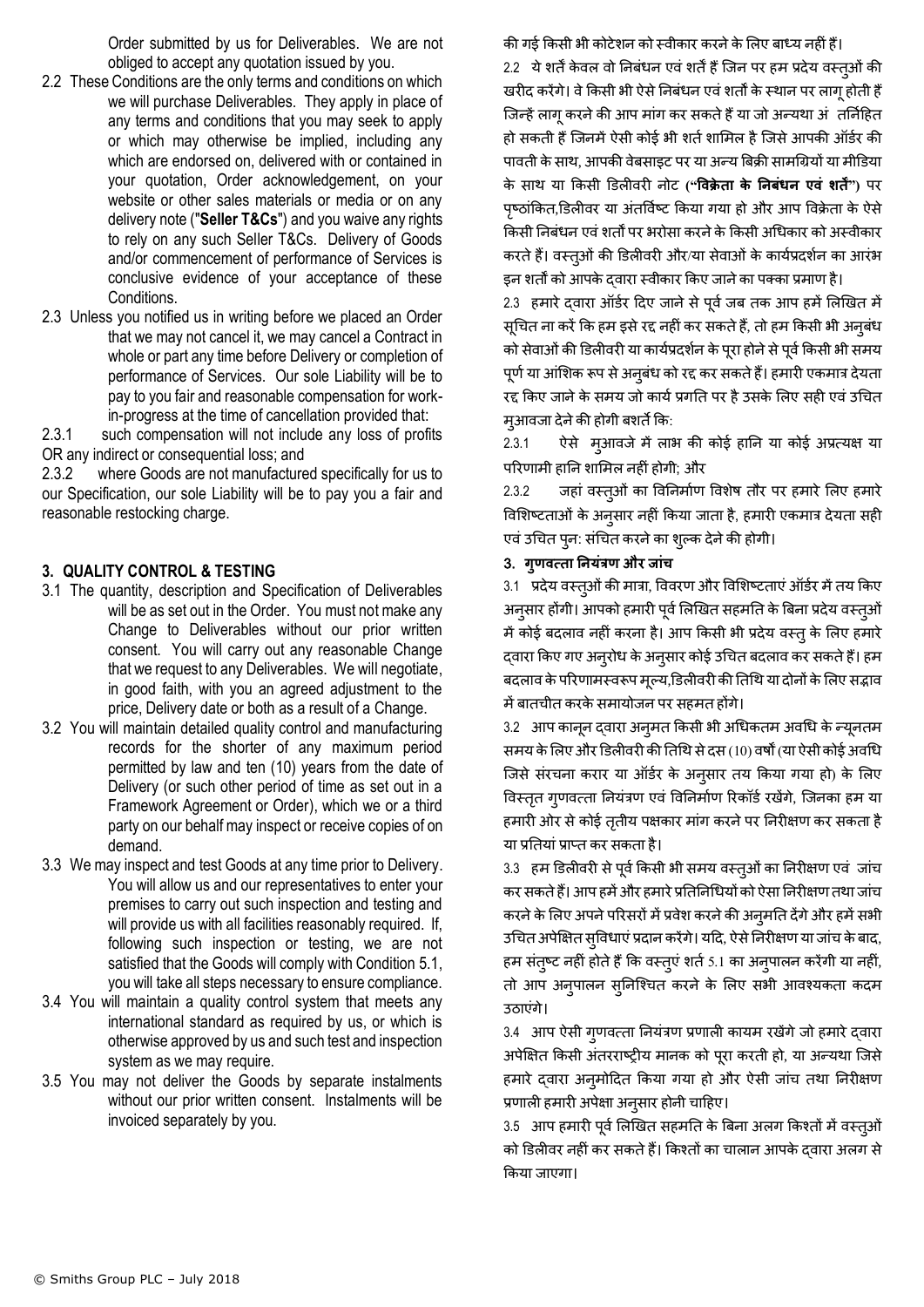## <span id="page-3-0"></span>**4. DELIVERY OF GOODS / SUPPLY OF SERVICES**

- 4.1 Unless otherwise specified in an Order, you will deliver the Goods DDP (Incoterms 2010) to the address specified in the Order during our normal business hours on the date specified in the Order. You will be responsible for off-loading the Goods from the delivery vehicle. Delivery of the Goods will occur when they have been off-loaded at the delivery address.
- 4.2 You will perform Services in accordance with the applicable timetable communicated to you or as set out in the Order to meet all Specifications.
- <span id="page-3-1"></span>4.3 Time is of the essence for performance of your obligations under the Contract. If you are late performing your obligations under the Contract, you will pay to us liquidated damages of 1.5% of the Price for each week of delay up to a maximum of 15% of the Price. You and we agree that this amount is reasonable and proportionate AND the most effective way of compensating us for part or all of our losses arising from late performance. However, you and we intend that we should be able to recover general damages as well as liquidated damages in circumstances where we have suffered loss in excess of the liquidated damages as a result of your late performance. Therefore, our rights to any liquidated damages under this **Conditions [4.3](#page-3-1)** is without prejudice to any other rights which we may have under the Contract or otherwise in respect of late performance, including the right to sue for damages or other relief and/or to terminate the Contract. A claim for general damages for late performance will be reduced by the amount of liquidated damages pursuant to **Conditions [4.3](#page-3-1)** actually applied or paid in respect of such late performance.
- 4.4 Services will be accepted by us when we are satisfied that the Services comply with the Specifications.
- 4.5 You will make sure that the Goods are marked in accordance with our instructions and any applicable laws, rules and regulations and are properly packed and secured; marked with information on their origin; Delivery is accompanied by a prominently displayed delivery note showing the Order number, date of Order, type and quantity of Goods, and any special storage instructions; and delivered with all operating and safety instructions, clearly displayed warning notices and such other information as may be necessary for the proper use, maintenance and repair of the Goods.
- 4.6 If you fail to deliver the Goods on time we may terminate the Contract immediately by giving you notice, in which case you will refund any monies already paid by us in relation to the Goods that have not been delivered and indemnify us and our Affiliates against our Losses as a result of your failure to supply Goods, including obtaining substitute goods from another supplier.
- 4.7 We will have a reasonable period of time following Delivery to inspect Goods. We may reject Goods which do not meet Specifications. We can also reject Goods which are more or less than the quantity or type Ordered or delivered prior to the date specified on the Order. Rejected Goods will be returned at your cost and expense. If we accept Goods delivered prior to the date specified on the Order we may charge you the cost of storing them until the actual specified Delivery

## 4. **वस्र्तओु ंकी डिलीविी/ सेवाओंकी आपूनर्तत**

4.1 जब तक ऑर्डर में विशेष तौर पर उल्लिखित ना किए जाए, तो आप ऑर्डर में दी तिथि को हमारे सामान्य कारोबारी समय के दौरान ऑर्डर में विनिर्दिष्ट पते पर वस्तुएं डीडीपी(इंकोटम्सी 2010) डिलीवर करेंगे। आप डिलीवरी वाहन से वस्तुओं को उतारने के लिए जिम्मेदार होंगे। वस्तूओं की डिलीवरी उस समय होगी जब उन्हें डिलीवरी पते पर उतार दिया जाएगा।

4.2 आप सभी विशिष्टताओं को पूरा करने के लिए बताई गई या ऑर्डर में यथा तय की गई प्रयोज्य समय सारणी के अनुसार सेवाएं देंगे।

4.3 अनूबंध के तहत अपने कर्तव्यों का निर्वहन करने के लिए समय अत्यंत महत्वपूर्ण है। यदि आप अनुबंध के तहत अपने कर्तव्यों का निर्वहन करने में विलंब करते हैं, तो आपको प्रत्येक एक सप्ताह के विलंब के लिए मूल्य के 1.5% से लेकर अधिकतम 15% तक परिनिर्धारित हर्जाना देना होगा। आप और हम सहमत होते हैं कि यह राशि उचित एवं सदृश है और विलंब से कार्य करने से उत्पन्न सारी या आंशिक हानि की क्षतिपूर्ति करने का सर्वाधिक प्रभावी तरीका है। तथापि, आपकी और हमारी मंशा है कि हमें उन परिस्थितियों में सामान्य हर्जाने के साथ-साथ परिनिर्धारित हर्जाने की वसूली करने में समर्थ होना चाहिए जहां आपके कार्यप्रदर्शन की देरी के परिणामस्वरूप हमने क्षतिग्रस्त क्षति से अधिक नुकसान का सामना किया है। अत:, इस **शर्त 4.3** के तहत किसी परिनिर्धारित हर्जाने के लिए हमारे अधिकार किन्हीं अन्य अधिकारों पर कोई प्रतिकृल प्रभाव डाले बिना हैं जो विलंब से कार्य करने के संबंध में अनुबंध के तहत या अन्यथा हो सकते हैं,जिनमें क्षति के लिए मुकदमा करने या अन्य राहत देने और/या अनुबंध को समाप्त करना शामिल है। विलंब से कार्य करने के लिए सामान्य हर्जाने के लिए दावे को **शर्त** 4.3 के अनुसरण में परिनिर्धारित हर्जाने जो ऐसे विलंब से कार्य करने के लिए वास्तव में लागू है या जिसका वास्तव में भुगतान क्रकया गया है,की रालश सेकम क्रकया जाएगा।

4.4 हमारे दवारा सेवाएं स्वीकार की जाएंगी जब हम संतुष्ट हैं कि सेवाएं विशिष्टताओं का अनुपालन करती हैं।

4.5 आपको सुनिश्चित करना होगा कि वस्तुओं को हमारे अनुदेशों, लागू कानूनों, नियमों तथा विनियमों के अनुसार चिहिनत किया जाता है और सही ढंग से पैक एवं सुरक्षित किया जाता है; उनके मूल से संबंधित सूचना से चिह्नित किया जाता है;डिलीवरी के साथ प्रमुख रूप से प्रदर्शित डिलीवरी नोट लगाया जाता है जिसमें ऑर्डर संख्या, वस्तूओं का प्रकार एवं मात्रा, और भंडारण संबंधी कोई विशेष अन्**देश दर्शाए गए हों; और परिचालन** तथा सुरक्षा संबंधी सभी अन्**देशों, स्पष्ट रूप से प्रदर्शित चेतावनी** सूचनाओं तथा ऐसी किसी सूचना जो वस्तुओं के उचित प्रयोग, रखरखाव और मरम्मत के लिए आवश्यक हो सकती है, के साथ डिलीवर किया जाता है।

4.6 यदि आप वस्तूओं को समय पर डिलीवर करने में विफल होते हैं तो हम आपको सूचना देकर अनुबंध को तत्काल समाप्त कर सकते हैं, और इस मामले में आपको डिलीवर ना की गई वस्त्ओं के संबंध में हमारे द्वारा आपको पहले से भ्गतान की किसी भी राशि को लौटाना होगा और वस्त्ओं की आपूर्ति करने में विफल होने के परिणामस्वरूप हमारी हानि के एवज में किसी अन्य आपूर्तिकर्ता से प्रतिस्थापन वस्तुएं प्राप्त करने सहित हमें तथा हमारे सम्बद्ध व्यक्तियों को क्षतिपूर्ति प्रदान करनी होगी।

4.7 हमारे पास डिलीवरी के बाद वस्तूओं का निरीक्षण करने के लिए उचित समय होगा। हम विशिष्टताओं को पूरा ना करने वाली वस्तुओं को निरस्त कर सकते हैं। हम उन वस्त्ओं को भी निरस्त कर सकते हैं जो ऑर्डर की गई मात्रा या प्रकार से अधिक या कम हैं अथवा जिनकी डिलीवरी ऑर्डर में निर्दिष्ट तिथि से पहले की गई है। निरस्त की गई वस्तुओं को आपकी लागत तथा व्यय पर लौटाया जाएगा। यदि हम ऑर्डर में निर्दिष्ट तिथि से पहले वस्तुओं को स्वीकार करते हैं तो हम डिलीवरी की वास्तविक निर्दिष्ट तिथि तक उन्हें भंडारित करने की लागत आपसे वसूल सकते हैं।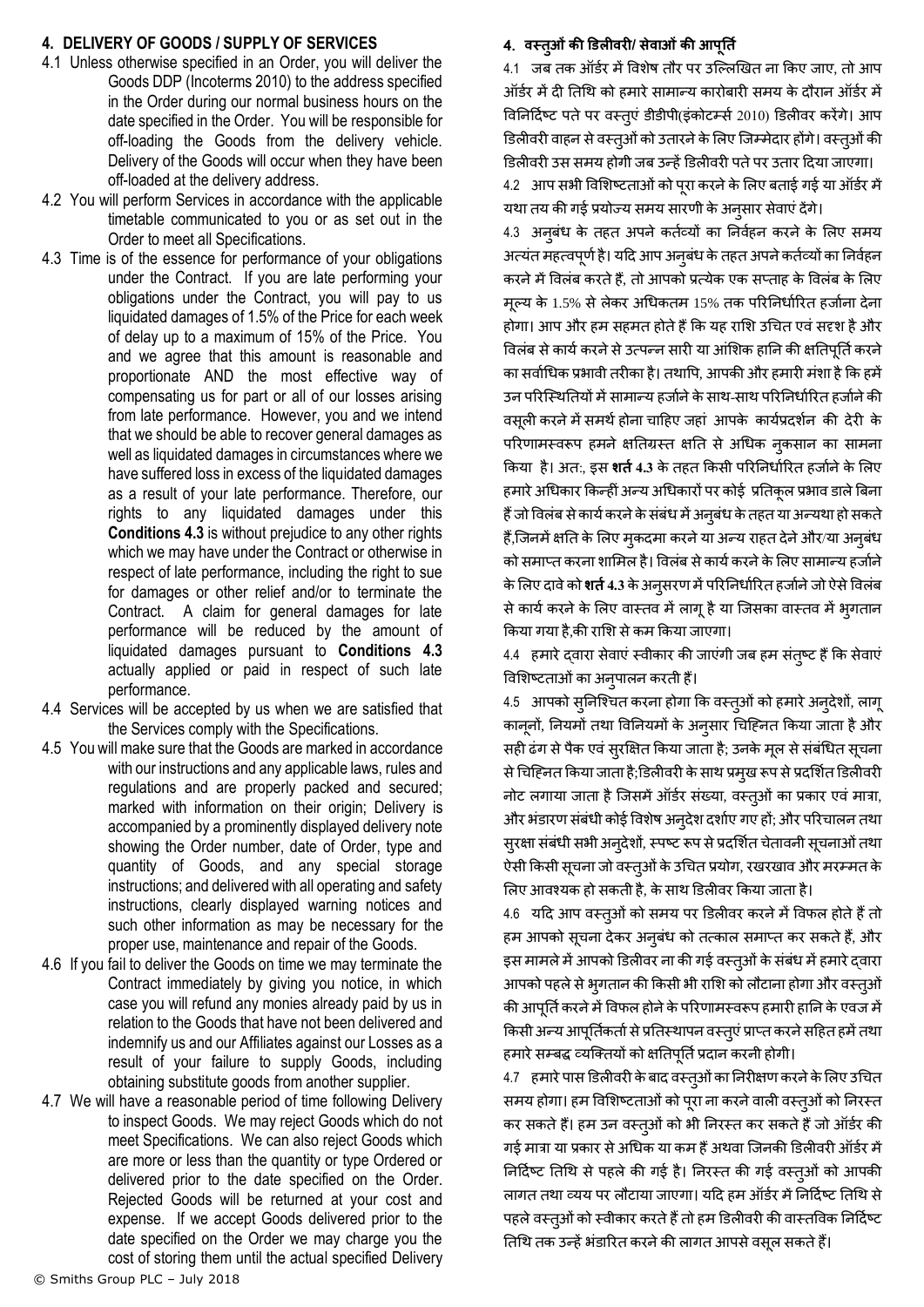date.

4.8 Risk in the Goods passes to us on the later of acceptance and Delivery. Ownership of the Goods passes to us on the earlier of payment of the Price and Delivery.

4.9 You will notify us in writing as soon you are aware that any Goods or the product support for the Goods are to be discontinued or made of "end of sale" or "end of life". At our request, you and we will agree in good faith a reasonable period of time during which you will keep agreed spare parts available for us for any discontinued, desupported, end of life or end of sale Goods.

# **5. YOUR OBLIGATIONS**

<span id="page-4-0"></span>5.1 You hereby represent and warrant that:

5.1.1 you are company duly incorporated and validly existing under the laws of India;

5.1.2 you have the requisite power to execute and deliver the Contract and perform your obligations thereunder. The execution and delivery of the Contract has been duly and validly authorized by all necessary corporate actions; and

5.1.3 the Contract has been, and upon execution and delivery will be, duly and validly executed and delivered by it. The Contract, when executed and delivered, shall constitute a legal, valid and binding obligation subject to applicable bankruptcy, insolvency and similar laws affecting creditor rights generally and to general principles of equity;

5.2 You will make sure, and hereby represent and warrant, that the Goods will:

5.2.1 be of satisfactory quality, comprise genuine, new materials (which are not used, refurbished, reconditioned, remanufactured, counterfeit or of such age as to impair usefulness or safety) and be fit for any purpose notified by us to you;

5.2.2 conform to, satisfy and be capable of the Specifications; 5.2.3 be free from defects in design, materials and workmanship;

5.2.4 be sold to us with full and unencumbered title and not infringe the IPR of any third party;

5.2.5 comply with all (i) applicable laws, (ii) regulatory requirements and (iii) standards and requirements of relevant statutory and regulatory bodies;

5.2.6 be safe and without risk to health;

5.2.7 upon Delivery, we shall have and enjoy quiet possession of the Goods; and

5.2.8 we shall be entitled to all the warranties as are applicable to the Goods or as generally made available by the manufacturer or seller of the Goods.

<span id="page-4-1"></span>5.3 In respect of Services, You will:

5.3.1 perform Services with the best care, skill and diligence in accordance with best practice;

5.3.2 use personnel (and sufficient number of personnel) who are suitably skilled and experienced to perform the Services;

5.3.3 make sure that the Services conform with our reasonable instructions, comply with Specifications, are performed to meet the purposes notified by us to you and do not infringe the IPR of any third party;

5.3.4 provide all equipment, tools and vehicles and other items required to provide the Services;

5.3.5 obtain and at all times maintain all licences and consents required for the provision of the Services;

5.3.6 comply with all applicable laws, regulations, regulatory policies, guidelines or industry codes which may apply to the provision of the Services; and

© Smiths Group PLC – July 2018 5.3.7 not do or omit to do anything which may cause us or our 4.8 स्वीकार्यता और डिलीवरी के बाद हमें दी गई वस्तुओं में जोखिम। मूल्य के भुगतान और डिलीवरी से पहले हमें सौंप दी गई वस्तूओं का स्वामित्व।

4.9 आपको जैसे ही जानकारी मिलती है कि कोई भी वस्तु या वस्त्ओं के लिए उत्पाद समर्थन बंद किए जाने हैं अथवा ''बिक्री की समाप्ति'' या "कार्यकाल की समाप्ति" की बनी हैं, तो आप हमें यथाशीघ्र लिखित में हमें सूचित करेंगे। हमारे अन्**रोध पर, आप और हम सद्भाव** में उचित समय अवधि के लिए सहमत होंगे जिसके दौरान आप किसी भी बंद की दी गई, समर्थन हटा ली गई, कार्यकाल समाप्त हो गई या बिक्री समाप्ति वाली वस्त्ओं के लिए हमें कलपूर्जें उपलब्ध कराने पर सहमत होंगे।

# 5. **आपके कर्ततव्य**

5.1 आप एतद्दवारा प्रस्तुत करते और आश्वासन देते हैं कि:

5.1.1 आप भारत के कानून के तहत ववग्रधवत ननगलमत और मान्य तौर पर मौजदू कं पनी ह;ैं

5.1.2 आपके पास अनुबधं क्रियाक्न्वत करनेऔर डििीवर करनेतर्ा उनके तहत अपने कर्तव्यों को निभाने की अपेक्षित शक्ति है। अनुबंध का क्रियान्वयन और डिलीवरी सभी आवश्यक कॉरपोरेट कार्यों द्वारा विधिवत एवं मान्य तौर पर प्राधिकृत है; और

5.1.3 अनुबंध इसके द्वारा विधिवत रूप से एवं मान्य तौर पर क्रियान्वित किया गया है, और क्रियान्वयन होने पर विधिवत रूप से एवं मान्य तौर पर डििीवर क्रकया जाएगा। अनुबधं क्रियाक्न्वत एवं डििीवर होने पर, विधिक, मान्य एवं बाध्यकारी कर्तव्य स्थापित करेगा जो सामान्य तौर पर ऋणदाता के अधिकारों तथा समानता के सामान्य सिद्धांतों को प्रभावित करने वाले दिवालीयापन, ऋणशोधनक्षमता और ऐसे िागूकानूनों के अध्यधीन होगा;

5.2 आप सुनिश्चित करेंगे, और एतद्द्वारा प्रस्तुत करेंगे एवं आश्वासन देंगे कि वस्तूएं:

5.2.1 संतोषजनक गुणवत्ता की होंगी, असल, नई सामग्रियों (जिन्हें पहले प्रयोग नहीं किया गया है, फिर से बनाया, स्धारा, प्न:निर्माण नहीं गया है, नकली नहीं हैं या इतनी पुरानी नहीं है कि उनकी उपयोगिता एवं सुरक्षा प्रभावित हो) से बनी होंगी और हमारे दवारा आपको बताए गए किसी भी उद्देश्य के लिए उपयुतत होंगी;

5.2.2 ववलशषटताओं के अनुरूप होंगी, को संतुषट करेंगी और के लिए सक्षम होंगी;

5.2.3 डिजाइन, सामिी और कारीगरी मेंदोष सेमतुत होंगी;

5.2.4 पूर्ण एवं अभारग्रस्त शीर्षक के साथ हमें बेची जाएंगी और किसी भी ततीय पक्ष के बौद्धिक संपदा अधिकार का लंघन नहीं करेंगी;

5.2.5 सभी (i) प्रयोज्य कानूनों, (ii) ववननयामक अपेक्षाओं और (iii) संबंधित सांविधिक तथा विनियामक निकायों के मानकों तथा अपेक्षाओं का अनुपािन करेंगी;

5.2.6 स्र सित होंगी और स्वास्थ्य पर इनसे कोई खतरा नहीं होगा;

5.2.7 डिलीवरी होने पर, वस्त्ओं का पूर्ण अधिकार हमारा होगा; और

5.2.8 हम वस्तुओं पर लागू या वस्तुओं के विनिर्माता या विक्रेता दवारा समान्य तौर पर उपलब्ध कराई गई सभी वारंटी के हकदार होंगे। 5.3 सेवाओं के संबंध में, आप:

5.3.1 सर्वश्रेष्ठ परिपाटी के अनुसार सर्वोच्च देखभाल, कौशल और मेहनत सेसेवाएंदेंगे;

5.3.2 उन कार्मिकों (और कार्मिकों की पर्याप्त संख्या) का प्रयोग करेंगे जो सेवाएं प्रदान करने में कुशल तथा अनुभवी हैं;

5.3.3 सुनिश्चित करेंगे कि सेवाएं हमारे उचित अन् देशों के अनुरूप हों,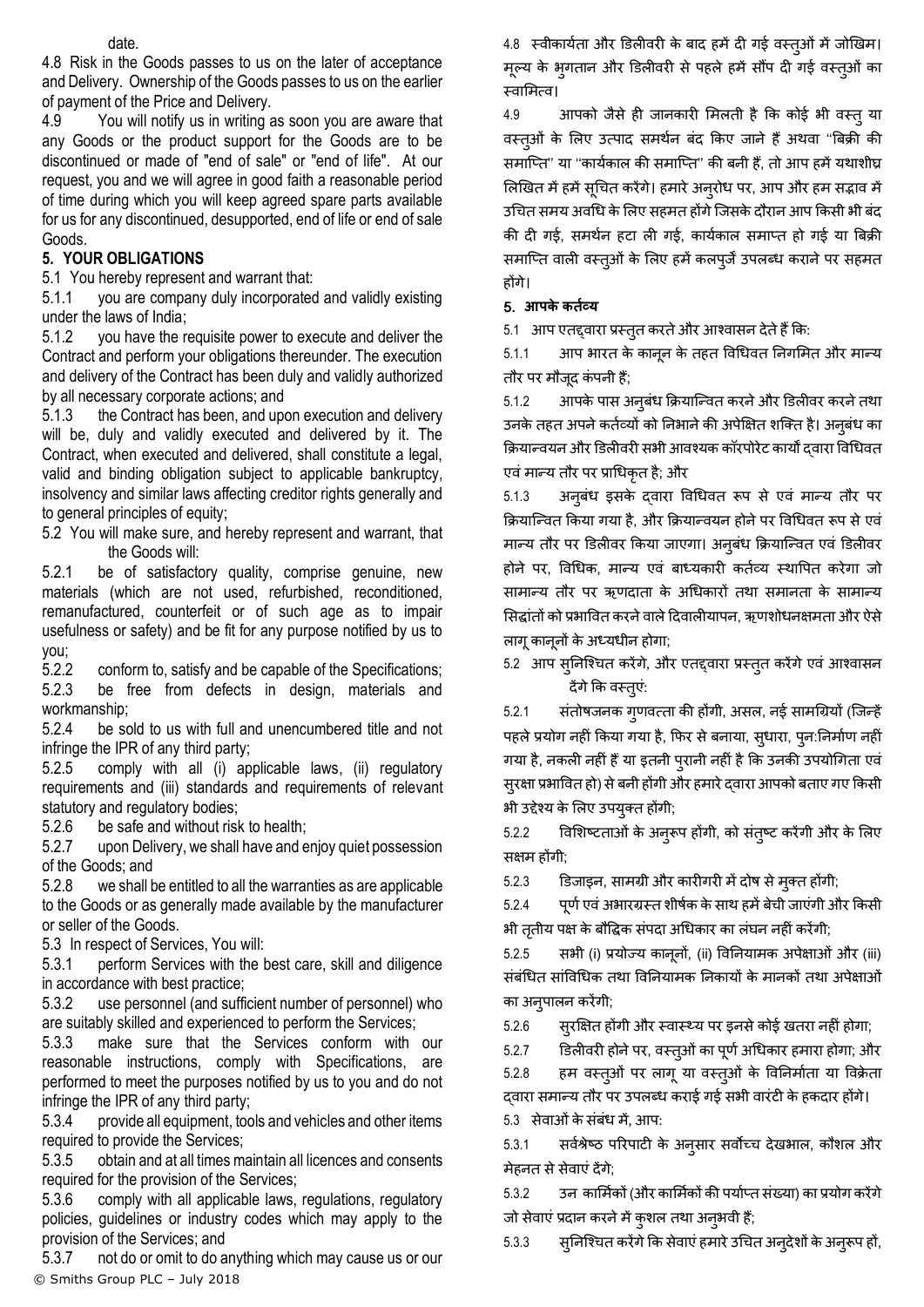Affiliates to lose any licence, authority, consent or permission required for our or their business.

- 5.4 You will observe all health and safety rules and regulations and any other security requirements that apply at any of our premises and ensure that your personnel are insured against all risks while working on our premises.
- <span id="page-5-0"></span>5.5 Without affecting any of our other rights or remedies, if you materially breach any of these Conditions OR any Goods (whether or not accepted in whole or in part) do not conform with Condition [5.1](#page-4-0) during the longer of (i) your warranty period for the Goods and (ii) 12 months following Delivery OR any Services breach Condition [5.3,](#page-4-1) then we may:

5.5.1 terminate the Contract and any other existing Contracts immediately with notice;

<span id="page-5-1"></span>5.5.2 require you, at our option, to promptly repair or replace the relevant Goods or reperform the relevant Services free of charge;

5.5.3 reject the Deliverables (in whole or in part) and require you refund the Price for the relevant Deliverables;

5.5.4 accept the Deliverables subject to an equitable Price reduction; or

5.5.5 at your expense, repair or have a third party repair the Goods or reperform or have a third party reperform the Services and you will indemnify us and our Affiliates against our Losses (including from any IPR Claims) arising from such breach.

5.5.6 Condition [5.5](#page-5-0) will apply to any repaired or replacement Goods supplied under Condition [5.5.2.](#page-5-1)

5.5.7 If, as a result of any Goods not conforming with Condition [5.1](#page-4-0) or Services not conforming with Condition [5.3](#page-4-1) or otherwise representing an unreasonable risk of harm to the public or the environment, we determine a recall, removal or correction campaign ("campaign") is necessary or are required to carry out a campaign, we may implement such campaign and you will indemnify us and our Affiliates against all Losses incurred as a result of any such campaign.

## **6. OUR PROPERTY**

6.1.1 All patterns, dies, moulds or other tooling or materials, supplied by us or prepared or obtained by you for us at our cost ("**Tooling**"), will be marked with our name or as otherwise specified by us and will be and remain our exclusive property

विशिष्टताओं का अनुपालन करती हों, हमारे दवारा आपको सूचित किए गए उद्देश्यों को पूरा करती हों, और किसी भी ततीय पक्ष के बौद्धिक संपदा अग्रधकार का िंघन ना करती हों;

5.3.4 सभी सेवाएंप्रदान करनेकेलिए अपेक्षक्षत सभी उपस्कर, औजार तथा वाहन और अन्य वस्तुएं प्रदान करेंगी;

5.3.5 सेवाओं के प्रावधान के लिए अपेक्षित सभी लाइसेंस प्राप्त करेंगी और हर समय बनाए रखेंगी;

5.3.6 सेवाओं के प्रावधान पर लागू होने वाले सभी प्रयोज्य कानूनों, विनियमों, विनियामक नीतियों, दिशानिर्देशों या औदयोगिक कोड का अनुपालन करेंगेी; और

5.3.7 क्रकसी भी ऐसी चीज को नहीं हटाएंगी या हटानेका प्रयास नहीं करेंगी जिसके कारण हमें या हमारे सम्बद्ध व्यक्तियों को किसी लाइसेंस, प्राधिकार, सहमति या अनुमति का नुकसान होगा जिसकी हमारे या उनके कारोबार के लिए अपेक्षा हो सकती है।

- 5.4 आप स्वास्थ्य और सुरक्षा के सभी नियमों एवं विनियमों तथा किसी अन्य सुरक्षा अपेक्षाओं का पालन करेंगे जो हमारे किसी भी परिसर में लागू होती हों और सुनिश्चित करेंगे कि आपके कार्मिक हमारे परिसरों में काम करने के दौरान सभी जोखिमों के प्रनत बीलमत हों।
- 5.5 हमारे अन्य किन्हीं अधिकारों या उपायों को प्रभावित किए बिना, यदि आप डनमें से किसी भी शर्त को वास्तव में तोड़ते हैं या कोई वस्तु (चाहे पूर्ण या आंशिक तौर पर स्वीकार्य हो या नहीं) (i) वस्तओु ं के लिए आपकी वारंटी अवग्रध और (ii) डििीवरी के बाद 12 माह की दीर्घावधि के दौरान शर्त 5.1 का पालन नहीं करती है अथवा शर्त 5.2 का लंघन करती है, तो हम:

5.5.1 सूचना देकर अनुबंध और कोई अन्य मौजूदा अनुबंध समाप्त कर सकतेह;ैं

5.5.2 आपसे, हमारे विकल्प पर, बिना किसी शुल्क के संबंधित वस्तओं को तीव्रता से मरम्मत करने या बदलने या संबंधित सेवाओं को फिर से करने की अपेक्षा करते हैं;

5.5.3 प्रदेय वस्तुओं को (पूर्ण या आंशिक तौर पर) निरस्त करने और आपसे संबंधित प्रदेय वस्त्ओं के लिए मूल्य की धन वापसी करने की अपेक्षा करतेह;ैं

5.5.4 मूल्य में उचित कटौती के अध्यधीन प्रदेय वस्तुओं को स्वीकार करते हैं; या

5.5.5 आपके व्यय, मरम्मत पर या तृतीय पक्ष दवारा वस्त्ओं की मरम्मत या फिर से काम या तृतीय पक्ष द्वारा फिर से काम करा सकते हैं और आप ऐसे लंघन के कारण हमें और हमारे सम्बद्ध व्यक्तियों को हुई हानि (बौद्धिक संपदा अधिकार संबंधी दावों सहित) की क्षतिपूर्ति करेंगे।

5.5.6 शर्त 5.2.11 के तहत आपूर्ति की गई वस्त्ओं की मरम्मत या प्रतिस्थापन के लिए शर्त [5.5](#page-5-0) लागू होगी।

5.5.7 यदि, कोई वस्तु शर्त 5.1 के अनुरूप नहीं होने या सेवाओं के शर्त 5.2 के अनुरूप ना होने अथवा जनता या पर्यावरण को हानि का अन्यथा अन्चित जोखिम प्रस्तुत करने के परिणामस्वरूप, हम निर्धारण करते हैं कि प्रत्याहार, बर्खास्तगी या सुधार अभियान ("अभियान") आवश्यक है या अभियान चलाना अपेक्षित है, हम ऐसे अभियान कार्यान्वित कर सकते हैं और आप ऐसे किसी अभियान के परिणामस्वरूप हमें और हमारे सम्बद्ध व्यक्तियों को हुई हानि के लिए हमें क्षतिपूर्ति प्रदान करेंगे।

#### 6. **हमािी संपत्त्र्त**

6.1.1 हमारे दवारा आपूर्ति किए गए या तैयार किए गए या हमारी लागत पर आपके दवारा हमसे प्राप्त किए गए सभी पैटर्न, डाई, मोल्ड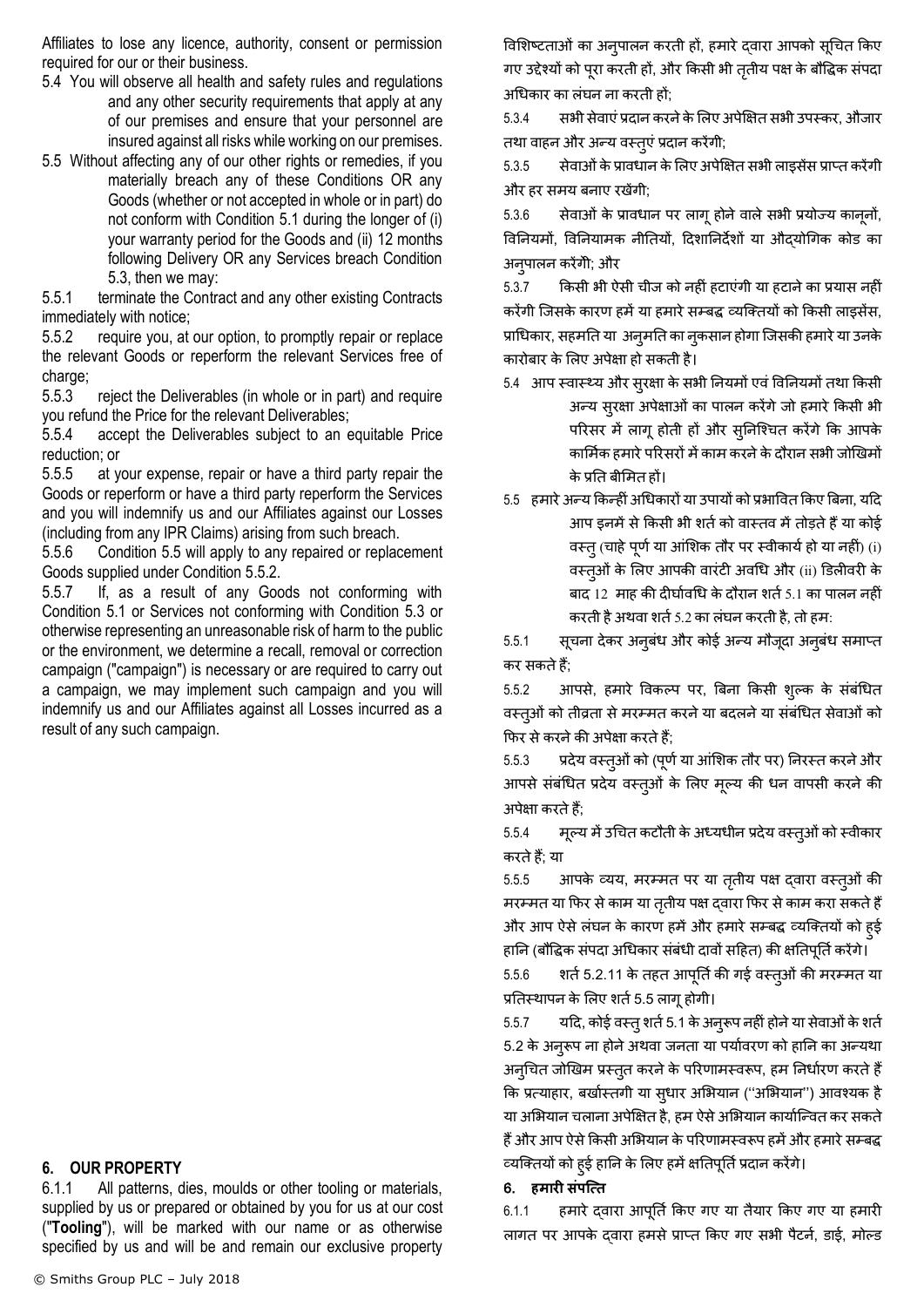returnable in good condition on demand.

6.1.2 You will insure against all risks any Tooling and also any of your own tooling or property which may be kept on our premises for the purposes of providing Deliverables. You will keep all Tooling safe and in good condition while in your custody and/or under your control. All Tooling will be kept separately from your stock and other inventory.

6.1.3 We reserve the right to charge to you the cost of any Tooling if it is destroyed or damaged or rendered unfit for the purpose for which it was originally manufactured while under your control.

6.1.4 You will not dispose of any Tooling other than in accordance with our prior written instructions. You will not, at any time, use Tooling, nor will you allow Tooling to be used by anyone else for any purpose other than the supply of the Deliverables unless we have previously provided our consent in writing.

6.1.5 We will have the right to enter your premises and remove Tooling at any time without being liable for trespass or for damages of any sort.

# <span id="page-6-0"></span>**7. ASSIGNMENT OF IPR**

7.1.1 This Condition **[7](#page-6-0)** will apply if the Goods are to be made, modified or redesigned to our Specification. Any bespoke Specification or Work Product you create or have created for us will be treated as "Goods" for the purposes of this Condition **[7](#page-6-0)**.

<span id="page-6-1"></span>7.1.2 We will own all present and future IPR (together with all economic and proprietary rights) in the Goods and our specification. Accordingly, you will not use our specification other than to manufacture the Goods for us. With full title guarantee, you:

7.1.3 assign to us all IPR in the Goods which subsist as at the date of the Contract;

7.1.4 assign to us (by way of present assignment of the future copyright) all future copyright in the Goods immediately upon its creation; and

7.1.5 agree to assign to us all other IPR in the Goods immediately upon its creation.

7.1.6 You will:

7.1.7 at your own cost, execute all such documents and do all such acts and things as we may request from time to time in order to secure our full right, title and interest in the IPR in the Goods; and

7.1.8 obtain the waiver of all moral rights (and any broadly equivalent rights in the Goods.

7.2 The exception to Condition **[7.1.2](#page-6-1)** above is that any IPR in existing products, materials or data used to create Goods ("Existing Materials") will continue to belong to You (or your suppliers). You grant (and, where applicable, will ensure that your suppliers grant) to us, our Affiliates and our and their end customers a non-exclusive, perpetual, royalty-free, irrevocable licence to use and to have used Existing Materials which form part of any Goods.

अर्वा अन्य औजार या सामग्रियां **(**''**औजाि**''), को हमारेनाम सेअर्वा हमारे दवारा विनिर्दिष्ट किए अनुसार अंकित किया जाएगा और वो हमारी विशेष संपत्ति रहेंगी जिन्हें मांग करने पर अच्छी हालत में लौटाना होगा। 6.1.2 आप किसी भी औजार तथा अपने खुद के औजारों या संपत्ति को सारे जोखिम के लिए बीमित करेंगे जो प्रदेय वस्तुएं प्रदान करने के उद्देश्य हेतुहमारे पररसरों में रखी जा सकती है। आपको अपनेकब्जे और/या आपके नियंत्रण में होने के दौरान सारे औजार सुरक्षित और अच्छी हालत में रखने होंगे। सारे औजार अपने स्टॉक और अन्य मालसूची से अलग रखने होंगे।

6.1.3 हमारे पास किसी भी औजार के लिए आपसे लागत वसूलने का अधिकार सुरक्षित है यदि यह आपके नियंत्रण में रहने के दौरान नष्ट या क्षतिग्रस्त हो जाता है या इसे जिस उद्देश्य के लिए बनाया गया है उसे पूरा करने में नाकाम हो जाता है।

6.1.4 आप हमारे पूर्व लिखित अन्**देशों के अलावा किसी अन्य तरीके** से किसी भी औजार का निपटान नहीं करेंगे। आप किसी भी समय औजार का प्रयोग नहीं करेंगे और ना ही प्रदेय वस्त्ओं की आपूर्ति करने के अलावा किसी अन्य उद्देश्य के लिए किसी दसरे व्यक्ति को अनुमति नहीं देंगे जब तक कि हमारे दवारा पहले से लिखित सहमति प्रदान नहीं की जाती है।

6.1.5 हमारेपास क्रकसी भी समय आपके पररसर मेंप्रवेश करनेऔर औजार हटाने का अधिकार है और इसके लिए किसी अतिक्रमण अथवा क्रकसी प्रकार की क्षनत की क्जम्मेदारी हमारी नहींहोगी।

7. बौवद्धक संपदा अग्रधकार का कायथभार

7.1.1 यह शर्त 7 लागू होगी यदि वस्तुओं को हमारी विशिष्टता के अनसार बनाया, संशोधित किया या पन: डिजाइन किया जाता है। किसी अनकुल विशिष्टता या कार्य उत्पाद जो आपने हमारे लिए बनाते हैं या बनाया है उसे इस शर्त 7 के उद्देश्य के लिए ''वस्तूओं" के रूप में माना जाएगा।

7.1.2 वस्तुओं और हमारी विशिष्टता में सभी वर्तमान तथा भावी बौद्धिक संपदा अधिकार (सभी आर्थिक तथा सांपत्तिक अधिकारों के साथ) हमारे होंगे। तदनुसार, आप हमारे लिए वस्तूओं का निर्माण करने के अलावा हमारी विशिष्टता का प्रयोग नहीं करेंगे। पूर्ण शीर्षक गारंटी के साथ, आप:

7.1.3 वस्त्ओं में सारे बौद्धिक संपदा अधिकार हमें निर्दिष्ट करेंगे जो अनुबंध की तारीख को अस्तित्व में हैं;

7.1.4 वस्तुओं के सुजन के साथ ही इनके सभी भावी कॉपीराइट हमें निर्दिष्ट करेंगे (भावी कॉपीराइट के वर्तमान कार्यभार दवारा); और

7.1.5 वस्तुओं के सृजन के साथ ही इनके अन्य सभी बौद्धिक संपदा अधिकार हमें निर्दिष्ट करने से सहमत हैं।

7.1.6 आप:

7.1.7 अपनी खदु की िागत से, ऐसेसभी दस्तावेज क्रियाक्न्वत करेंगे और ऐसे सभी कार्य और चीजें करेंगे जिनका हम वस्तुओं में बौद्धिक संपदा अधिकार में अपने पूर्ण अधिकार, शीर्षक तथा हित को सुरक्षित करने के प्रयोजन से समय-समय पर अन्**रोध कर सकते हैं; औ**र

7.1.8 सभी नैतिक अधिकारों (और वस्तुओं में किसी बहद समान अग्रधकारों) सेछूट प्राप्त करेंगे।

7.2 उपरोक्त शर्त 7.1.2 में यह अपवाद है कि मौजूदा उत्पादों, सामग्रियों या वस्तुएं बनाने के लिए प्रयोग किए डेटा ("मौजूदा सामग्रियां") में कोई भी बौद्धिक संपदा अधिकार आपसे (या आपके आपूर्तिकर्ताओं से) संबंधित रहेगा। आप (और जहां लागू हो, सुनिश्चित करेंगे कि आपके आपूर्तिकर्ता) हमें, हमारे सम्बद्ध व्यक्तियों और हमारे तथा आपके अंतिम ग्राहकों को किसी भी वस्तू के किसी भी भाग को बनाने वाली मौजूदा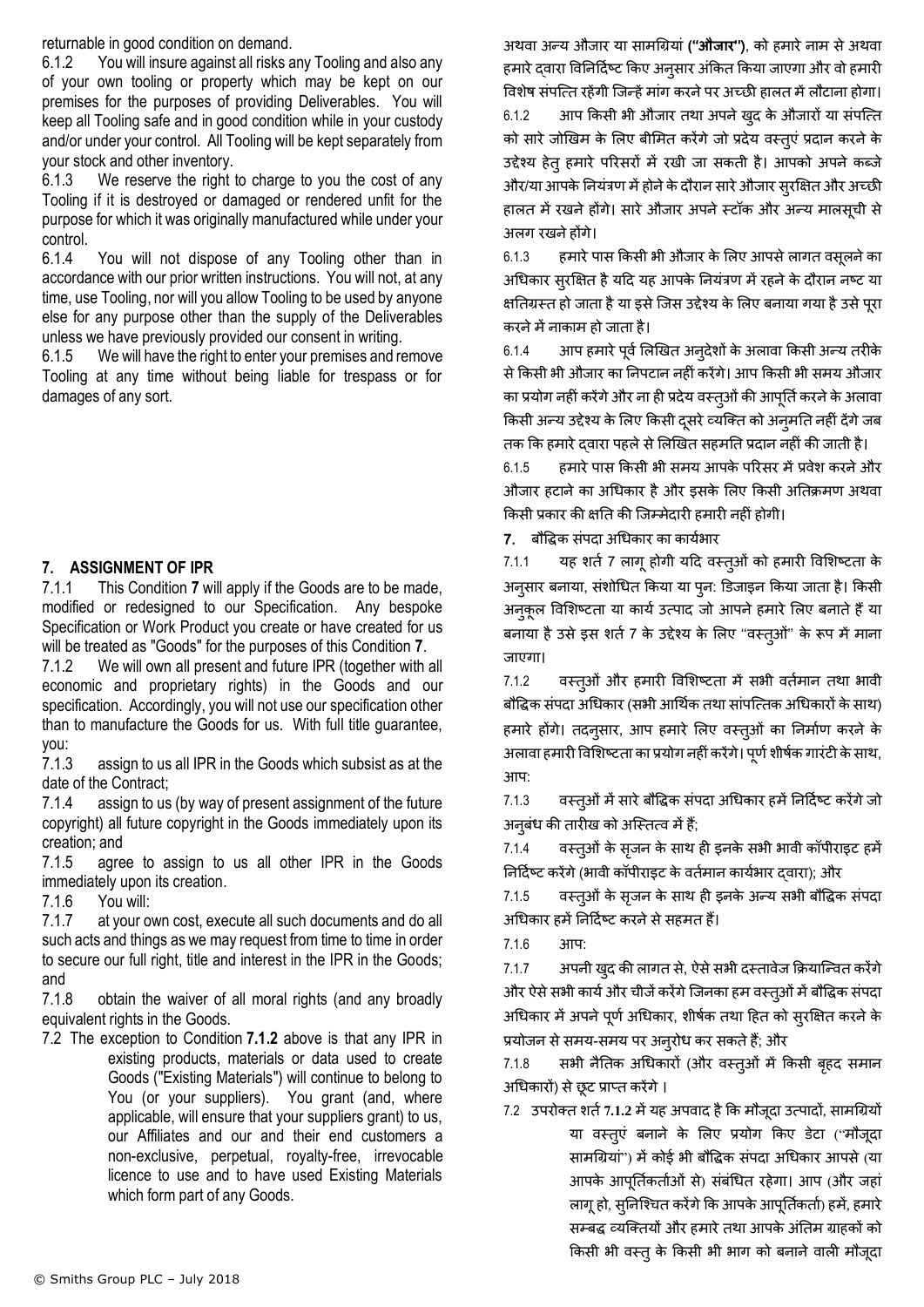## <span id="page-7-0"></span>**8. PRICE AND PAYMENT**

8.1.1 As long as you perform your obligations in accordance with the terms of the Contract, we will pay the Price to you in accordance with Condition **[8](#page-7-0)**.

- 8.2 The only sums of money we will pay in connection with the supply of the Deliverables are the Price which will be inclusive of all costs and expenses incurred by you including all packaging, insurance, carriage, duties and delivery costs.
- 8.3 Any sum payable under the Contract is exclusive of value added tax, sales tax and/or goods and services tax (and any other similar or equivalent taxes, duties, fees and levies imposed from time to time by any government or other authority) upon any supply made to us which will be payable in addition to that sum in the manner and at the rate prescribed by law from time to time but inclusive of all other taxes, fees and levies imposed from time to time by any government or other authority. The parties shall apply such taxes as per the applicable laws.

8.3.1 You may invoice us for the Price for the Goods following Delivery and for Services following completion.

8.3.2 Other than as set out in Conditions **[8.3.4](#page-7-1)** and **[8.4.1](#page-7-2)**, each invoice will be payable by us within 60 days following the date on which the invoice is received by us. You will send invoices to the address specified in the Order.

8.3.3 No payment made by us will constitute acceptance by us of any Deliverables or otherwise affect any rights or remedies which we may have against you including the right to recover any amount overpaid or wrongfully paid to you.

<span id="page-7-1"></span>8.3.4 We may withhold payment of any disputed sum until the dispute is settled.

8.4 If any undisputed sum payable under the Contract is not paid when due you may charge us interest daily on that sum at 3% per year subject to any maximum or minimum rate of interest on overdue invoices specified by applicable law, from the due date until the date of payment (whether before or after judgment).

<span id="page-7-2"></span>8.4.1 We may set-off, deduct or withhold any liability which you have to us against any liability which we have to you.

## **9. TERMINATION**

- 9.1 Without limiting any other right we may have to terminate a Contract, if you commit a material breach of these Conditions we may terminate the Contract and any other existing Contracts immediately with written notice. Any breach of **Conditions 11, 12** or **[15.9](#page-11-0)** will be deemed to be a material breach.
- 9.2 Without limiting any other right we may have to terminate a Contract, we may terminate the Contract immediately by giving you written notice if you (a) have a receiver, administrator or liquidator (provisional or otherwise) appointed; (b) are subject to a notice of intention to appoint an administrator or any other resolution on insolvency; (c) pass a resolution for your winding-up; (d) have a winding up order made by a court in respect

सामग्रियों का प्रयोग करने और प्रयोग किए जाने के लिए गैर-विशेष, अनवरत, रॉयल्टी मुक्त, अखंडनीय लाइसेंस देते हैं।

8. मूलय और भुगतान

8.1.1 जब तक आप अनूबंध की शर्तों के अनूसार अपने कर्तव्यों को

- निभाते हैं, तो हम शर्त 8 के अनुसार आपको मूल्य का भूगतान करेंगे।
- 8.2 प्रदेय वस्तओं की आपूर्ति के संबंध में हम आपको केवल इतनी धनराशि का भूगतान करेंगे जिसमें सारी पै केजिंग, बीमा, पारगमन, शुल्क और डिलीवरी लागत सहित आप दवारा लगाई सारी लागत तथा व्यय शामिल होगा।
- 8.3 अनुबंध के तहत देय कोई भी राशि हमें की गई किसी भी आपूर्ति पर लगाए गए मूल्य वर्धित कर, बिक्री कर और/या वस्तु एवं सेवा कर (और किसी सरकार या अन्य प्राधिकारी दवारा समय-समय पर लगाए जाने वाले अन्य कोई समान प्रकार के कर, शुल्क और लेवी हैं) से अलग है जिसका भृगतान उस राशि के अतिरिक्त किया जाएगा जैसा समय-समय पर कानून दवारा निर्धारित हो लेकिन इसमें किसी सरकार या अन्य प्राधिकारी दवारा समय-समय पर लगाए जाने वाले अन्य सभी कर, शुल्क और लेवी शामिल होंगी। पक्षकार लागू कानूनों के अनुसार ऐसे कर लागू करेंगे।

8.3.1 आप डिलीवरी के बाद वस्त्ओं और काम पूरा होने के बाद सेवाओंके मलूय के लिए हमेंबीजक भेज सकतेहैं।

8.3.2 शर्त [8.3.4](#page-7-1) तथा [8.4.1](#page-7-2) में तय किए जाने के अलावा, प्रत्येक बीजक का भगतान हमारे दवारा हमें बीजक प्राप्त होने की तारीख से 60 दिन के भीतर किया जाएगा। आप ऑर्डर में उल्लिखित पते पर बीजक भेज सकते हैं।

8.3.3 हमारे दवारा ना किया गया कोई भी भुगतान हमारे द्वारा किसी भी प्रदेय वस्तु की स्वीकार्यता माना जाएगा अथवा अन्यथा किन्हीं अधिकारों या उपायों को प्रभावी करेगा जिनका हम आपके विरुद्ध प्रयोग कर सकते हैं जिनमें आपको अतिदेय या गलती से भृगतान की गई राशि की वसूली करने का अधिकार शामिल है।

8.3.4 हम विवाद का निपटारा होने तक किसी भी विवादित राशि का भगतान रोक सकते हैं।

8.4 यदि अनुबंध के तहत भुगतान योग्य किसी अविवादित राशि का देय होने पर भुगतान नहीं किया जाता है तो आप उस राशि पर प्रतिदिन 3% सालाना की दर से ब्याज लगा सकते हैं जो देय तिथि से भ्गतान होने की तिथि तक (चाहे निर्णय से पूर्व हो या बाद में) लागू कानून दवारा विनिर्दिष्ट अतिदेय बीजकों पर ब्याज की अधिकतम या न्यूनतम किसी भी दर के अध्यधीन है।

8.4.1 हम आपको हमारे दवारा देय किसी भी देयता के एवज में किसी

भी देयता जो आपने हमें देनी है को अलग, कटौती या रोक सकते हैं।

## 9. **समापन**

- 9.1 क्रकसी अन्य अग्रधकार को सीलमत क्रकए त्रबना हमारेपास संववदा को समाप्त करने का अधिकार होगा यदि आप इन शर्तों का भारी उल्लंघन करते हैं तो हम लिखित सूचना के साथ तत्काल इस संववदा और क्रकसी अन्य मौजदूा संववदाओं को समाप्त कर सकते हैं। शर्त 11, 12, या 15.9 में किसी प्रकार का उल्लंघन भारी उलिंघन माना जाएगा।
- 9.2 क्रकसी अन्य अग्रधकार को सीलमत क्रकए त्रबना हमारेपास संववदा को समाप्त करने का अधिकार होगा , सूचना लिखित आपको हम देकर संविदा को तत्काल समाप्त कर सकते हैं यदि (क) आपने अभिग्राही प्रशासक या परिसमापक (अस्थायी या अन्यथा) की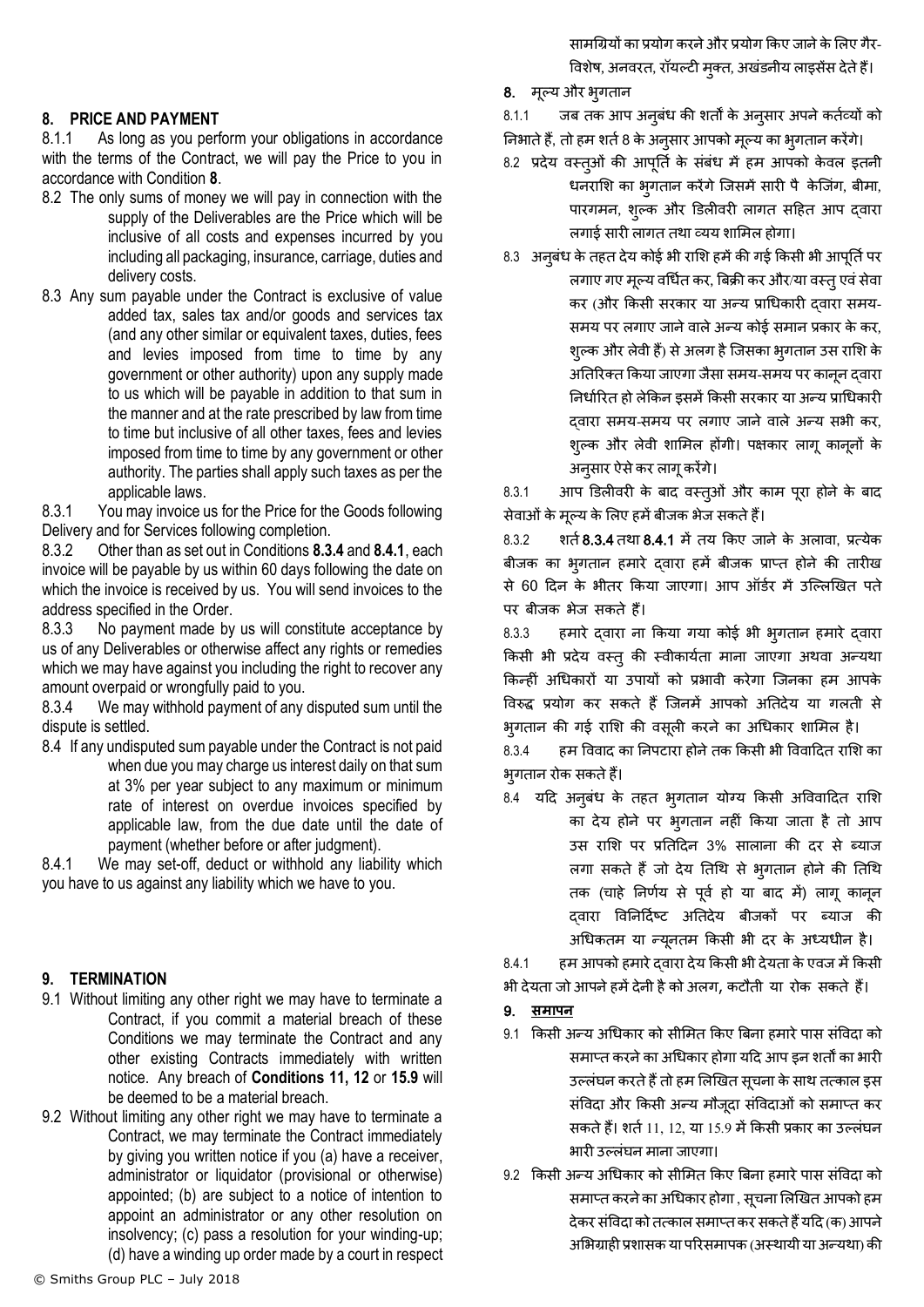of you; (e) enter into any composition or arrangement with creditors; (f) cease to carry on business; (g) are the subject of anything similar or equivalent to that set out in (a) to (f) under any applicable laws; or (h) you are subject to any change of Control, and you will notify us immediately upon the occurrence of any such event or circumstance.

9.2.1 Following expiry or termination of the Contract:

9.2.2 any Conditions which expressly or impliedly continue to have effect after expiry or termination of the Contract will continue in force; and

9.2.3 all other rights and obligations will immediately stop but will not affect any of your or our rights, obligations, claims and liabilities which may exist prior to the date of expiry or termination; and

<span id="page-8-0"></span>9.2.4 each party will immediately stop using the other party's Confidential Information and will as soon as reasonably possible, if requested to do so, return to the other party all of the other party's Confidential Information (including all copies and extracts) in its possession or control or confirm its secure destruction; and 9.2.5 each party may keep any of the other party's Confidential Information which it has to keep to comply with any applicable law and Condition **[9.2.4](#page-8-0)** will not apply to such Confidential Information. **Condition [11](#page-9-0)** will continue to apply to retained Confidential Information.

9.2.6 If we terminate a Contract, we may require you to deliver to us any supplies, materials or drawings produced or acquired by you for the terminated part of the Contract and we will agree, in good faith, on the amount payable for the same.

# <span id="page-8-2"></span>**10. LIABILITY AND INSURANCE**

- 10.1You will indemnify us and our Affiliates against all our and their Losses arising from your breach of or negligent performance of or your failure to perform or delay in performing any part of these Conditions. We may, at our discretion, control the defence of any claim in respect of which you are required to indemnify us under a Contract.
- 10.2Subject to **Condition [10.3](#page-8-1)**, we will not have any Liability to you for any (i) loss of profit, goodwill or revenue; or (ii) any indirect, consequential or special loss.
- <span id="page-8-1"></span>10.3Nothing in these Conditions or any Contract will operate to exclude or restrict one party's Liability (if any) to the other (including for a person for whom it is vicariously liable):
- 10.3.1 for death or personal injury resulting from its negligence;
- 10.3.2 for its fraud or fraudulent misrepresentation; or

10.3.3 for any matter for which it is not permitted by law to exclude or limit its liability.

- 10.4The exclusions from and limitations of liability contained in these Conditions will apply after as well as before the date of expiry or termination of any Contract.
- 10.5The exclusions from, and limitations of, liability set out in this **Condition [10](#page-8-2)** will be considered severally. The

नियुक्ति की है; (ख) आपको प्रशासक की नियुक्ति करने या दिवालियापन संबंधी किसी अन्य संकल्प के आशय की सूचना के अध्यधीन माना जाता हो; (ग) आप अपने समापन हेतु संकल्प पारित करते हैं; (घ) आपको न्यायालय दवारा आपके संबंध में समापन आदेश मिला हो; (ङ) आप ऋणदाओं के साथ कोई संयोजन या व्यवस्था करते हैं; (च) अपना व्यवसाय समाप्त कर देते हैं; (छ) आपके किन्हीं लागू कानून के अंतर्गत (क) से (च) तक निर्दिष्ट शर्तों के किसी प्रकार से समान या समतल्य माना जाता हो; या (ज) आपको नियंत्रण में किसी भी प्रकार के परिवर्तन के विषयाधीन माना जाता हो और आप किसी भी प्रकार की ऐसी दशा या स्थिति के होने पर हमें तूरंत सूग्रचत करेंगे।

9.2.1 अनुबंध की समाप्ति या समापन के पश्चात:

9.2.2 कोई भी शर्तें जो अनूबंध की समाप्ति या समापन के बाद अभिव्यक्त या अंतर्निहित रूप से प्रभावी बनी रहती हैं वे लागू रहेंगी; और 9.2.3 सभी अन्य अग्रधकार एवंबाध्यताएंतुरंत व समाप्त हो जाएंगी, िेक्रकन आपके या हमारेऐसेक्रकसी अन्य बाध्यताओं, अग्रधकारों, दावों एवं दायित्वों को प्रभावी नहीं करेंगे जो समाप्ति या समापन की तारीख के पूर्व

मौजूद रह सकतेहों; और

9.2.4 प्रत्येक पक्ष दूसरे पक्ष की गोपनीय सूचना का उपयोग करना तत्काल बंद कर देगा और यथाशीघ्र यथोचित रूप से संभव रूप में यदि ऐसा करने का अनूरोध किया जाता हो तो अन्य पक्ष की सभी गोपनीय सूचना (सभी प्रतियों और उद्धरणों सहित) दूसरे पक्ष को लौटा देगा अन्यथा इसको सुरक्षक्षत रूप सेनषट क्रकए जानेकी पुक्षट करेगा; और

9.2.5 प्रत्येक पक्ष दूसरे पक्ष की किसी वैसी गोपनीय सूचना रख सकता है जिसे उसे किसी लागू कानून के अनुपालनार्थ रखना होता है और शर्त **9.1.6** ऐसी गोपनीय सचू ना हेतुिागूनहींहोगी। **शर्तत11** रखी गईगोपनीय सूचना हेतू लागू रहेगी।

9.2.6 यदि हम अनुबंध को समाप्त करते हैं तो आपको अनुबंध के समापन भाग हेतु आपके दवारा उत्पदित या प्राप्त की गई किसी भी आपूर्ति, अस्म्ज्यी या ड्राइंग की प्रदायगी हमें करनी होगी और हम सद्भाव से इसकी देय रालश पर सहमत होंगे।

## 10. **दानयत्व औि बीमा**

- 10.1 आप हमारे और हमारे सहयोगियों को इन सभी शर्तों के किसी भी हिस्से को करने में आपकी देरी या लापरवाह प्रदर्शन या आपकी विफलता से उत्पन्न होने वाले सभी हानियों के खिलाफ क्षतिपूर्ति करेंगे। हम अपने विवेक से ऐसे किसी दावे की प्रतिरक्षा पर नियंत्रण कर सकते हैं जिसके संबंध में आपको अनुबंध के तहत हमें क्षतिपूर्ति करने की्आवश्यकता होती्है।
- 10.2 **शर्त 10.3** के विषयाधीन आपके किसी भी प्रकार के (i) लाभ, सदभाव या राजस्व में हानि; अथवा (ii) किसी अप्रत्यक्ष या परिणामी , होगा। नहींदानयत्व कोई हमारा लिए के हानन ववशेष
- 10.3 इनमें से कोई भी शर्त या संविदा एक पक्ष के दायित्व (यदि कोई हो) को दसरे पक्ष (उस व्यक्ति जिसके लिए यह स्थानपन्न रोप से उत्तरदायी हो सहित) के लिए छोड़ने या प्रतिबंधित करने के लिए उपयोग नहीं किया जाएगा:
- 10.3.1 इसकी लापरवाही से होने वाली मृत्यु या व्यक्तिगत चोट हेतु;
- 10.3.2 इसके धोखा या कपटपूर्ण गलतबयानी हेत्; या

10.3.3 किसी ऐसे अन्य विषय हेत् जिसके लिए यह कानून द्वारा इसके दायित्व को छोड़ने या सीमित करने हेत् अनुमत नहीं हो।

10.4 इन शर्तों में अंतर्निहित दायित्व से वर्जन और इसकी सीमाएं किसी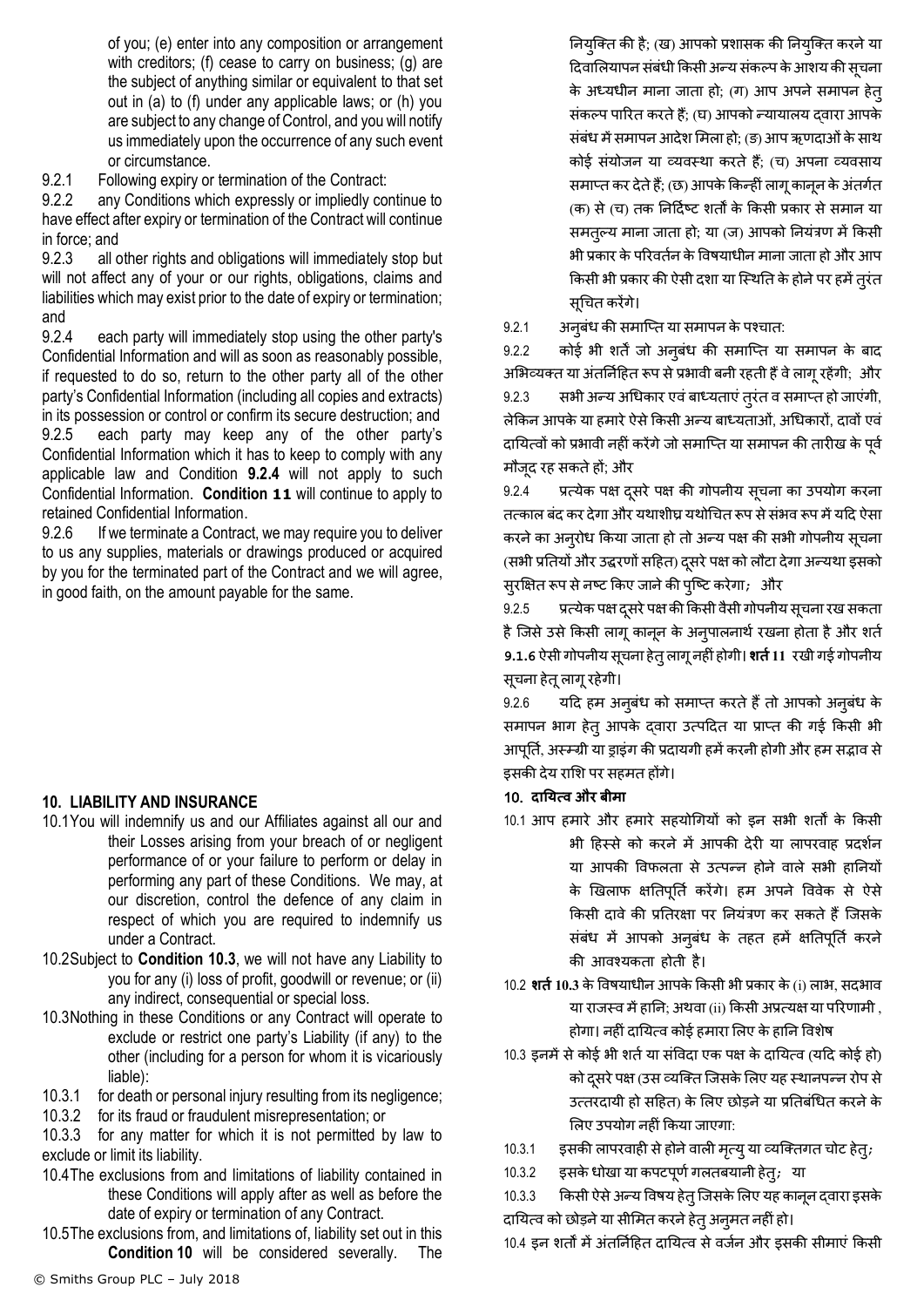invalidity or unenforceability of any one sub-clause or clause will not affect the validity or enforceability of any other sub-clause or clause and will be considered severable from each other.

10.6You will have satisfactory insurance cover with a reputable insurer to cover your obligations to us, including public liability insurance cover, cover for any potential liabilities arising from a Contract and any insurances required by law. You will provide evidence of your insurance coverage at our request.

## <span id="page-9-0"></span>**11.CONFIDENTIALITY**

11.1Except as set out in Condition [11.2,](#page-9-1) each party will:

11.1.1 only use the other party's Confidential Information for the purpose of performing its obligations and exercising its rights under the Contract;

11.1.2 keep the other party's Confidential Information secret, safe and secure; and

11.1.3 not disclose the other party's Confidential Information to any other person.

<span id="page-9-1"></span>11.2Each party may disclose the other party's Confidential Information:

11.2.1 to the extent required by law, any court of competent jurisdiction or the rules of any government, public or regulatory body or any stock exchange; and

<span id="page-9-2"></span>11.2.2 to its officers, directors, employees and professional advisers and, in our case, our Affiliates, agents and subcontractors, who need the Confidential Information in order for that party to perform its obligations and exercise its rights under the Contract. A party disclosing the other party's Confidential Information under **Condition [11.2.2](#page-9-2)** will make sure that each person to whom it discloses that Confidential Information is bound by obligations of confidentiality no less onerous than those set out in this **Conditio[n 11](#page-9-0)**.

11.3Each party acknowledges and agrees that damages alone would not be an adequate remedy for breach of **Condition [11](#page-9-0)** by that party. Accordingly, the other party will be entitled, without having to prove special damages, to injunctive relief, equitable relief and/or specific performance for any breach or threatened breach of **Condition [11](#page-9-0)** by the first party.

# <span id="page-9-3"></span>**12. ETHICAL CONDUCT**

- 12.1You will conduct your business ethically and lawfully and in accordance with our Supplier Code of Business Ethics [\(http://www.smiths.com/responsibility-supplier-code](http://www.smiths.com/responsibility-supplier-code-of-business-ethics.aspx)[of-business-ethics.aspx\)](http://www.smiths.com/responsibility-supplier-code-of-business-ethics.aspx) or an equivalent code of ethics.
- 12.2You represent and warrant that you and your subcontractors and suppliers do not use or permit unacceptable labour practices, such as child or forced labour, or unsafe working conditions and comply with all applicable labour and employment laws, regulations, standards and conventions, including the UN's Guiding Principles on Business & Human Rights and the International

अनुबंध की समाप्ति या समापन की तिथि के बाद और पूर्व िागूनहींहोंगी।

- 10.5 इस **शर्त** 10 में निर्दिष्ट दायित्व से वर्जन और इसकी सीमाओं पर गंभीर रूप से खंड या खंड उप भी किसी जाएगा। किया विचार खंड या खंड-उप अन्य किसी अप्रवर्तनीयता या अमान्यता की और करेगी नहीं प्रमाणित को प्रवर्तनीयता या मान्यता की विचार में रूप पृथक से दुसरे-एक किया जाएगा।
- 10.6 आपको अनूबंध और कानून दवारा अपेक्षित किन्ही बीमाओं से उत्पन्न किन्ही समान्य दायित्वों हेतु सार्वजनिक दायित्व वीमा कवर सहित हमें कवर प्रदान करने के लिए आपकी बाध्यताओं को कवर प्रदान करने हेत् ख्यातिप्राप्त बीमाकर्ता से संतोषजनक बीमा करानी होगी। आप हमारे अनुरोध पर अपनेबीमा कवरेज का साक्ष्य प्रदान करेंगे।

## 11.**गोपनीयर्ता**

11.1 सिवाए शर्त 11.2 में तय किए अनूसार, प्रत्येक पक्षकार:

11.1.1 अनुबंध के तहत अपने कर्तव्यों का निवर्हन करने और अपने अधिकारों का प्रयोग करने के उद्देश्य से दुसरे पक्षकार की गोपनीय सूचना का इस्तेमाि करेगा;

11.1.2 दूसरे पक्षकार की गोपनीय सूचना को गुप्त, तथा सुरक्षित रखेगा; और

11.1.3 दूसरे पक्षकार की गोपनीय सूचना का किसी अन्य व्यक्ति के समक्ष खुलासा नहीं करेगा।

11.2 प्रत्येक पक्षकार दूसरे पक्षकार की गोपनीय सूचना का खुलासा कर सकता है:

11.2.1 जिस सीमा तक कानून दवारा, सक्षम क्षेत्राधिकार की किसी अदालत या किसी सरकार, सार्वजनिक या विनियामक निकाय या किसी शेयर बाजार के ननयमों द्वारा अपेक्षक्षत हो; और

11.2.2 अपने अधिकारियों, निदेशकों, कर्मचारियों और पेशेवर सलाहकारों और, हमारे मामले, हमारे सम्बद्ध व्यक्तियों, एजेंटों और उप-ठेकेदारों को कर सकता है जिन्हें गोपनीय सूचना की आवश्यकता उस पक्षकार दवारा अनुबंध के तहत अपने कर्तव्यों और अपने अधिकारों का प्रयोग करने के प्रयोजनार्थ है। शर्त 11.2.2 के तहत सूचना का खुलासा करने वाला पक्षकार सुनिश्चित करेगा कि प्रत्येक व्यक्ति जिसे उस गोपनीय सूचना का खुलासा किया जाता है गोपनीयता के कर्तव्यों से बाध्य हैजो इस **शर्तत11** मेंतय उन कतथव्यों सेकम दषुकर नहींहै।

11.3 प्रत्येक पक्ष मानता और सहमत होता है कि पहले पक्षकार दवारा **शर्त** 11 के लंघन के लिए अकेले हर्जाना पर्याप्त उपाय नहीं होगा। तदनूसार, दुसरा पक्ष विशेष हर्जाने, निषेधाज्ञा राहत, समान राहत को प्रमाणित किए बिना और/या पहले पक्ष दवारा शर्त 11 के किसी लंघन या संकटपूर्ण लंघन के लिए विशिष्ट कायथप्रदशथन केत्रबना हकदार होगा।

## 12. **नैनर्तक आचिण**

- 12.1 आप अपना कारोबार नैतिकता से और कानूनी तरीके से और हमारी आपूर्तिकर्ता नैतिक आचार संहिता ([http://www.smiths.com/responsibility-supplier](http://www.smiths.com/responsibility-supplier-code-of-business-ethics.aspx)[code-of-business-ethics.aspx](http://www.smiths.com/responsibility-supplier-code-of-business-ethics.aspx)) या समान नैनतक संहिता के अनुसार संचालित करेंगे।
- 12.2 आप प्रस्तुत करते और आश्वासन देते हैं कि आप और आपके उपठेकेदार तथा आपूर्तिकर्ता अस्वीकार्य श्रम परिपाटियों जैसे कि बाल या बलात मजदूरी, या कार्य की असुरक्षित स्थितियों, का प्रयोग नहींकरतेहैंया अनुमनत नहींदेतेहैंऔर कारोबार तर्ा मानवाग्रधकार संबंधी संयतुत राष्र के हदशाननदेशक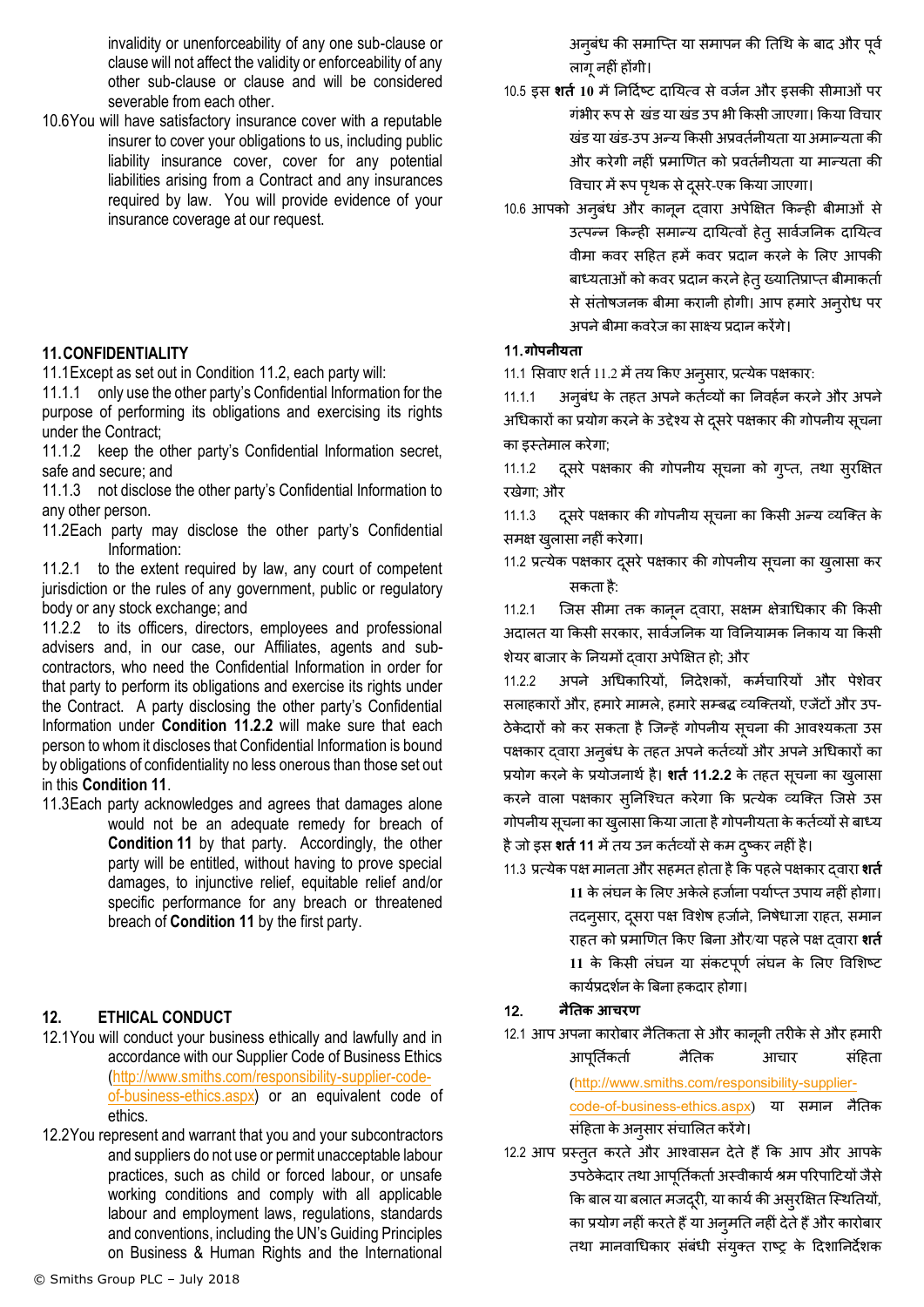Labor Organization's Conventions and any similar or equivalent laws applying in the jurisdiction in which we are registered..

- 12.3You hereby acknowledge that you are aware of, and agree to comply with all applicable anti-bribery and anticorruption laws, including but not limited to the Foreign Corrupt Practices Act (FCPA) (and related regulation and guidance) and any similar or equivalent laws applying in the jurisdiction in which we are registered.
- 12.4You represent and warrant that you only supply minerals to us and our Affiliates from sources that do not (i) contribute to conflict; and/or (ii) benefit or finance armed groups in the Democratic Republic of Congo or any adjoining country. You have adopted, and require your suppliers of minerals to adopt, conflict mineral policies and management systems.
- 12.5You will permit us, and any person nominated by us, to have such access to your premises, personnel, systems, books and records as we may require to verify your compliance with this **Condition [12](#page-9-3)**. We also reserve the right to inquire and investigate your conduct to satisfy ourself of your compliance with this **Condition [12](#page-9-3)** and to discontinue a business relationship with you if you or any of your officers, directors or employees is found to have breached any part of this **Condition [12.](#page-9-3)**

# **13.NOTICE**

13.1Notices and other communications provided for the purposes of a Contract will be in writing, in English and delivered by courier or by hand to the relevant party's address as specified on the Order (or such other address which is notified to the other party in writing from time to time), in the case of a notice to us, marked for the attention of such person as we specify.

## <span id="page-10-0"></span>**14. EXPORT / IMPORT / ECONOMIC SANCTIONS CONTROLS**

14.1You agree to comply with all applicable export controls and import and economic sanctions laws and regulations, including those of your country of incorporation, from where the Goods will be supplied, where the Goods will be received and any other relevant jurisdiction. You will also obtain, as required, and comply with all applicable government authorizations and their provisos in supplying the Goods. Without limiting the foregoing, you will not transfer any export controlled item, data or services provided by us in relation to the Contract, to include transfer to any persons, including those persons employed by or associated with, or under contract to you or you lower-tier suppliers, without the authority of an applicable licence, exemption or exception.

14.2You will provide to us all information necessary to support any regulatory or government authorization requirements we have regarding the Goods.

14.3You will indemnify us and our Affiliates for all Losses arising

सिद्धांतों तथा अंतरराष्ट्रीय श्रम संगठन के अभिसम्मेलनों तथा जिस क्षेत्राधिकार में हम पंजीकृत हैं वहां लागू होने वाले समान कानूनों सहित सभी प्रयोज्य श्रम एवं रोजगार के काननों, विनियमों, मानकों तथा अभिसम्मेलनों का अनुपालन करते हैं..

- 12.3 आप एतद्दवारा स्वीकार करते हैं कि आपको सभी प्रयोज्य रिश्वतखोरी-रोधी तथा भ्रष्टाचार-रोधी कानूनों की जानकारी है तथा आप उनसे सहमत हैं, जिनमें विदेशी भ्रष्ट व्यवहार अधिनियम (FCPA) (और संबंधित विनियम तथा मार्गदर्शन) और जिस क्षेत्राधिकार में हम पंजीकृत हैं वहां लागू होने वाले किसी भी वैसे या समान कानून शामिल हैं किंतू उन तक सीमित नहीं हैं।
- 12.4 आप प्रस्तुत करते और आश्वासन देते हैं कि आप हमें और हमारे सम्बद्ध व्यक्तियों को उन स्रोतों से खनिजों की आपूर्ति करते हैं जो (i) संघर्ष में योगदान नहीं करते हैं; और/या (ii) कोंगो प्रजातांत्रिक गणराज्य और आसपास के देशों में संशस्त्र समूहों को लाभ या वित्त प्रदान नहीं करते हैं। आपने संघर्ष खनिज नीनतयों और प्रबंधन प्रणालियों को अंगीकार क्रकया है, और खनिजों के आपके आपूर्तिकर्ताओं से अंगीकार करने की अपेक्षा की जाती है।
- 12.5 आप हमें, और हमारे द्वारा नामित किसी व्यक्ति को आपके परिसरों, कर्मियों, प्रणालियों, बहियों और अभिलेखों तक पहुंच प्रदान करेंगेतयोंक्रक इस **शर्तत12** केआपके अनुपािन की जांच करने के लिए हमें इसकी आवश्यकता हो सकती है। हमारे पास इस **शर्त** 12 के आपके अनुपालन के बारे में खुद को संतुष्ट करने के लिए जांच तथा छानबीन करने और आपके या आपके किसी अग्रधकारी, ननदेशक या कमथचाररयों द्वारा **शर्तत12** के क्रकसी भाग का लंघन करता हुआ पाए जाने पर आपके साथ कारोबारी संबंध समाप्त करने का अधिकार भी सुरक्षित है।

## 13.**सूचना**

13.1 अनुबंध के उद्देश्य से सूचनाएं और अन्य पत्राचार, हमें सूचित किए जाने के मामले में, हमारे दवारा निर्दिष्ट किए गए ऐसे व्यक्ति के ध्यान में लाने के लिए अंकित होने पर, लिखित में, अंग्रेजी में होंगे और ऑर्डर में निर्दिष्ट किए अनुसार संबंधित पक्ष के पते (या ऐसा कोई पता जो समय-समय पर दूसरे पक्ष को लिखित में सूचित किया गया हो) पर कोरियर से या हाथ से डििीवर क्रकए जाएंगे।

# 14. **ननयातर्त/आयार्त/आधथतक प्रनर्तबंध ननयंत्रण**

14.1 आप सभी प्रयोज्य निर्यात नियंत्रकों और आर्थिक प्रतिबंध कानूनों तर्ा ववननयमों, क्जनमें ननगमन के आपके देश, जहां से वस्त्ओं की आपूर्ति की जाएगी, जहां वस्त्ओं को प्राप्त किया जाएगा और अन्य किसी संबंधित क्षेत्राधिकार के कानून भी शामिल हैं। आप वस्तुओं की आपूर्ति करने के लिए, यर्ावश्यकता, सभी प्रयोज्य सरकारी प्राग्रधकार और उनके नियम भी प्राप्त कर लेंगे और उनका अनुपालन करेंगे। पूर्वगामी सीमा के बिना, आप प्रयोज्य लाइसेंस, छूट या अपवाद के प्राधिकार के बिना, अनुबंध के संबंध में हमारे दवारा प्रदान किया गया कोई भी निर्यात नियंत्रित सामान, डेटा या सेवा अंतरित नहीं करेंगे, जिसमें किसी व्यक्ति को अंतरण शामिल है और इसमें ऐसे लोग शामिल हैं जो आपके पास रोजगार करते हैं या आपसे जुड़े हुए हैं, या आपके साथ अनुबंध के तहत हैं या आप के निम्न-श्रेणी आपूर्तिकर्ता हैं।